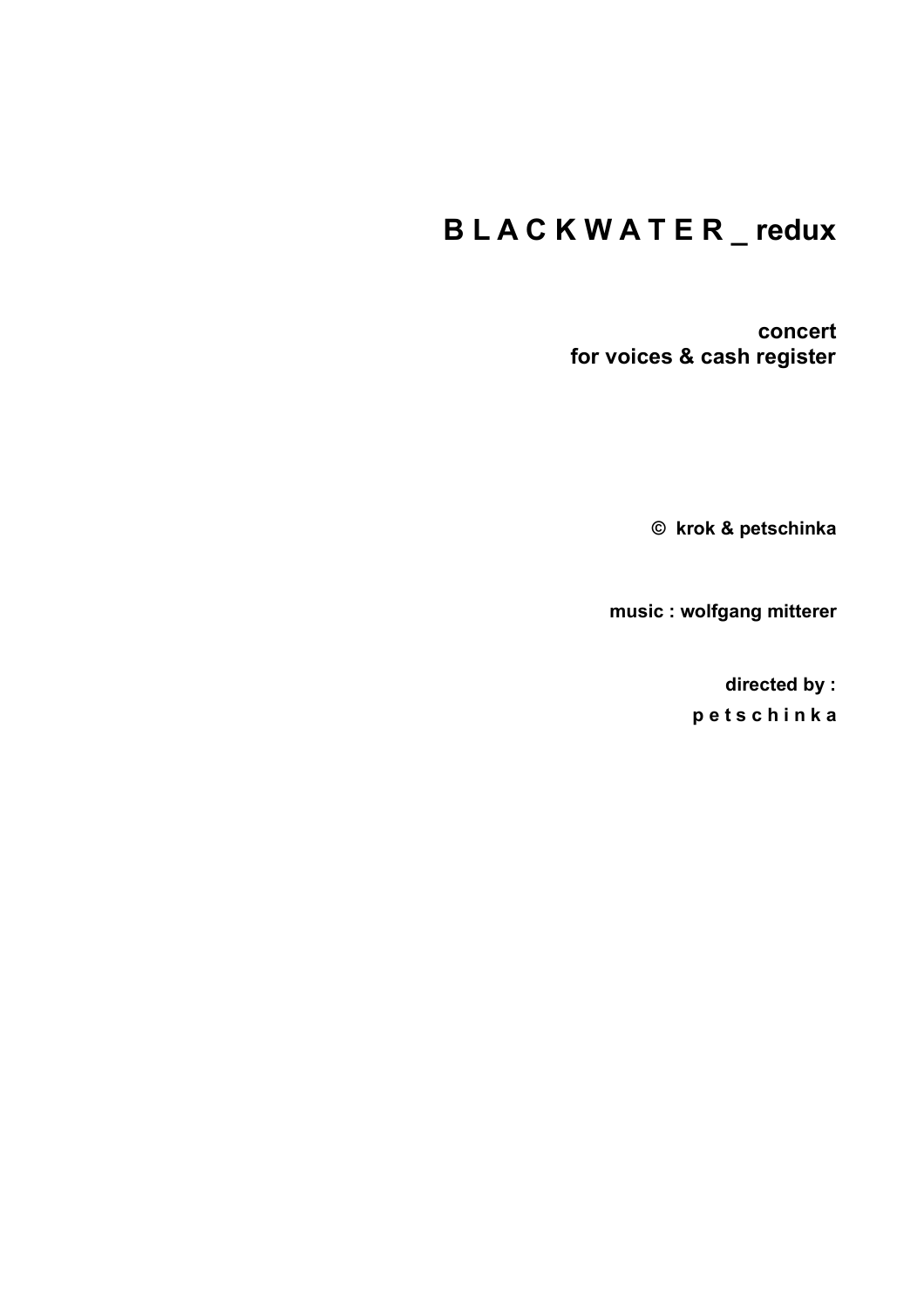| <b>MUSIC</b>                    |                                                                                                                                                                                                                                                                             |
|---------------------------------|-----------------------------------------------------------------------------------------------------------------------------------------------------------------------------------------------------------------------------------------------------------------------------|
| <b>MALE VOICE</b>               | After 9/11 Business bo-bo-boom-ed                                                                                                                                                                                                                                           |
| <b>MUSIC</b>                    |                                                                                                                                                                                                                                                                             |
| <b>SHOTS</b>                    |                                                                                                                                                                                                                                                                             |
| TITLE                           | <b>BLACKWATER</b> redux<br>concert for voices and cash register<br>by krok and petschinka                                                                                                                                                                                   |
|                                 | music<br>wolfgang mitterer<br>directed by: petschinka                                                                                                                                                                                                                       |
| <b>SHOTS</b>                    |                                                                                                                                                                                                                                                                             |
| <b>BLACKWATER ADVERTISEMENT</b> |                                                                                                                                                                                                                                                                             |
|                                 | Blackwater is the largest training facility in the wor<br>and provides training in a real world environment.<br>Blackwater is a private<br>professional security and training firm.<br>In a broader sense<br>we are a turn-key solution provider<br>and supporting security |

and peace, freedom and democracy

Blackwater is designed from the ground up to be a flexible, fire armed training center

and more importantly train in one place.

and to offer you the convenience

to being able to eat, sleep

around the world.

no names

**CALLCENTER girl 01** I only deal with your contract

**SOLDIERS** Go, go, go, go, go

**BLACKWATER ADVERTISEMENT**

**MUSIC**

**SHOTS**

the world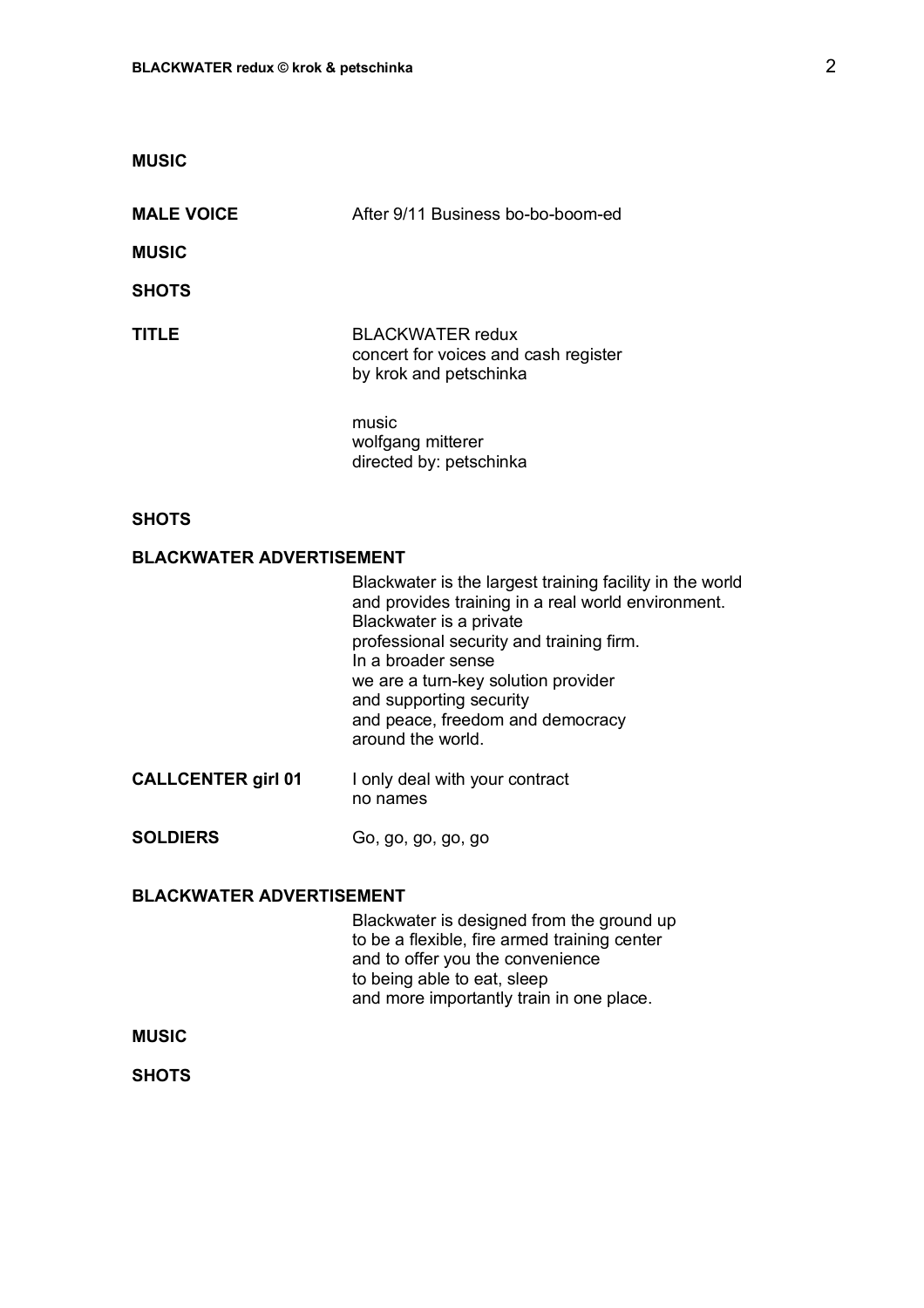| <b>CALLCENTER girl 02</b> | you want information about our agency? |
|---------------------------|----------------------------------------|
|                           | ok                                     |

#### **BLACKWATER ADVERTISEMENT**

It supports shotguns, pistols and sub machine guns in day and night scenarios.

#### **TRUCK starts**

**VOICE** Go, go, go, go, go, go, go.

#### **BLACKWATER ADVERTISEMENT**

Everything that we do our success is because of those great men and women that put themselves in harm's way every single day.

#### **MOTHER of a BLACKWATER MERCENARY**

They slaughtered my son, they dismembered him, they decapitated him, they tortured him, they hung him from a bridge for four days.

**SONG** take off your diamonds take off your skin take off your holiness take off your sin

> I want you naked I want you mad

#### **MOTHER of a BLACKWATER MERCENARY**

I want Blackwater to acknowledge the responsibility they had in this horrendous nightmare and to take some accountability.

#### **BLACKWATER ADVERTISEMENT**

Our clients are important people who are making decisions which affect the world. Our job is to protect them and to bring them peace of mind so they can concentrate on the task at hand.

**JOURNALIST** The company says it can assemble hundreds of battle-ready men. A small private army at a moment's notice....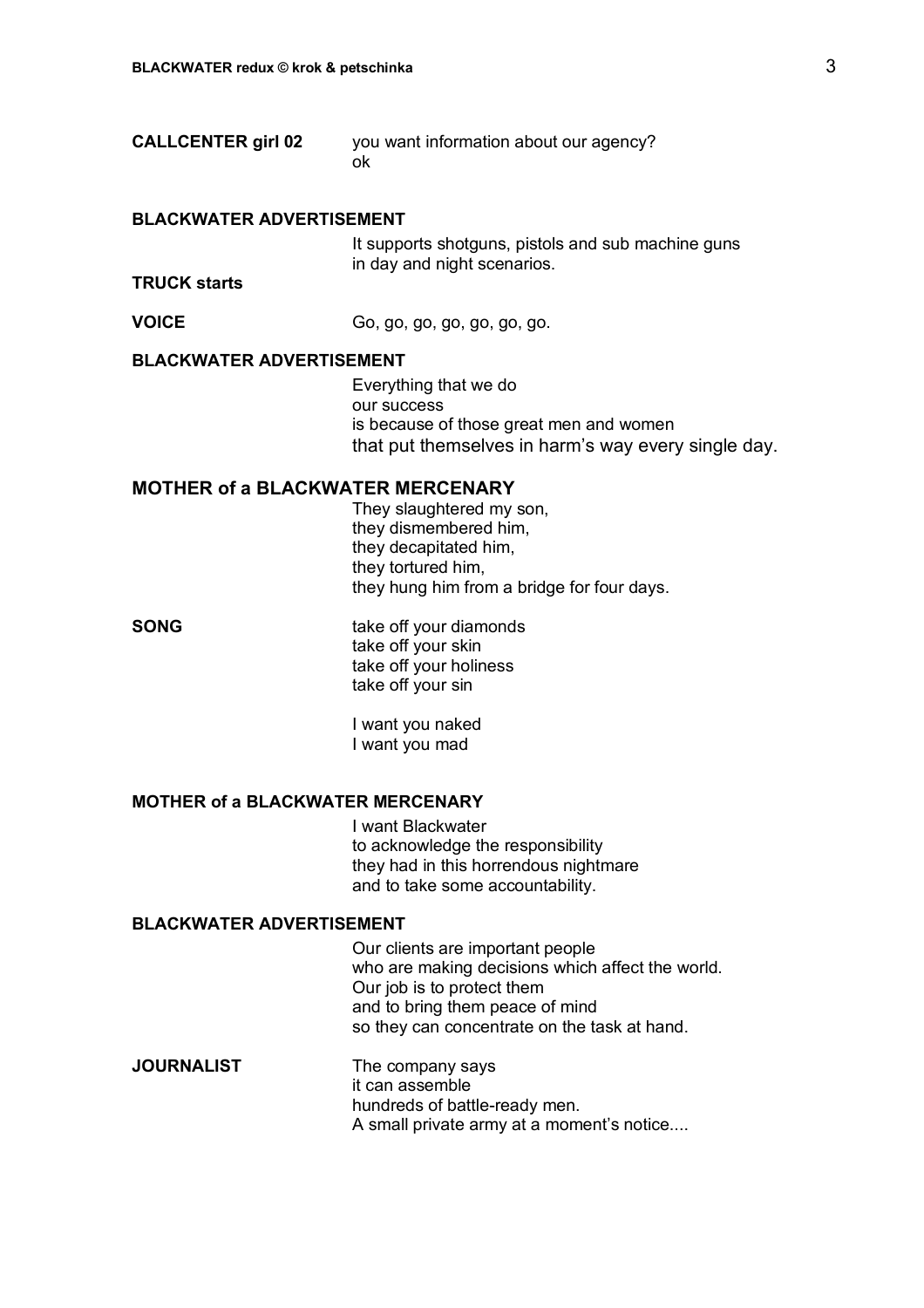|                           | they were just about to go under<br>and as the Iraq war started<br><b>BUSINESS BOOMED</b>                                                                                                                                                                                                                                                                                                                                            |
|---------------------------|--------------------------------------------------------------------------------------------------------------------------------------------------------------------------------------------------------------------------------------------------------------------------------------------------------------------------------------------------------------------------------------------------------------------------------------|
| <b>SOUND of BOMBS</b>     |                                                                                                                                                                                                                                                                                                                                                                                                                                      |
| <b>CALLCENTER girl 03</b> | you want to enter a mosque with our people.<br>ok<br>in boots?<br>ok<br>and with your rifle in firing position.<br>ok                                                                                                                                                                                                                                                                                                                |
| <b>CALLCENTER girl 04</b> | you'd<br>like to?<br>or will?<br>ok.<br>in a town?<br>in the mountains?<br>in a jungle camp?<br>ok<br>africa?<br>south america?<br>ok<br>a jungle<br>in<br>panama?<br>costa rica?<br>the amazon basin?<br>оk<br>you want to take your holiday there.<br>fish?<br>hunt?<br>ok<br>you want to hunt birds?<br>boar?<br>predators?<br>humans?<br>ok<br>men?<br>women?<br>both sexes?<br>ok<br>gold diggers?<br>whores?<br>natives.<br>ok |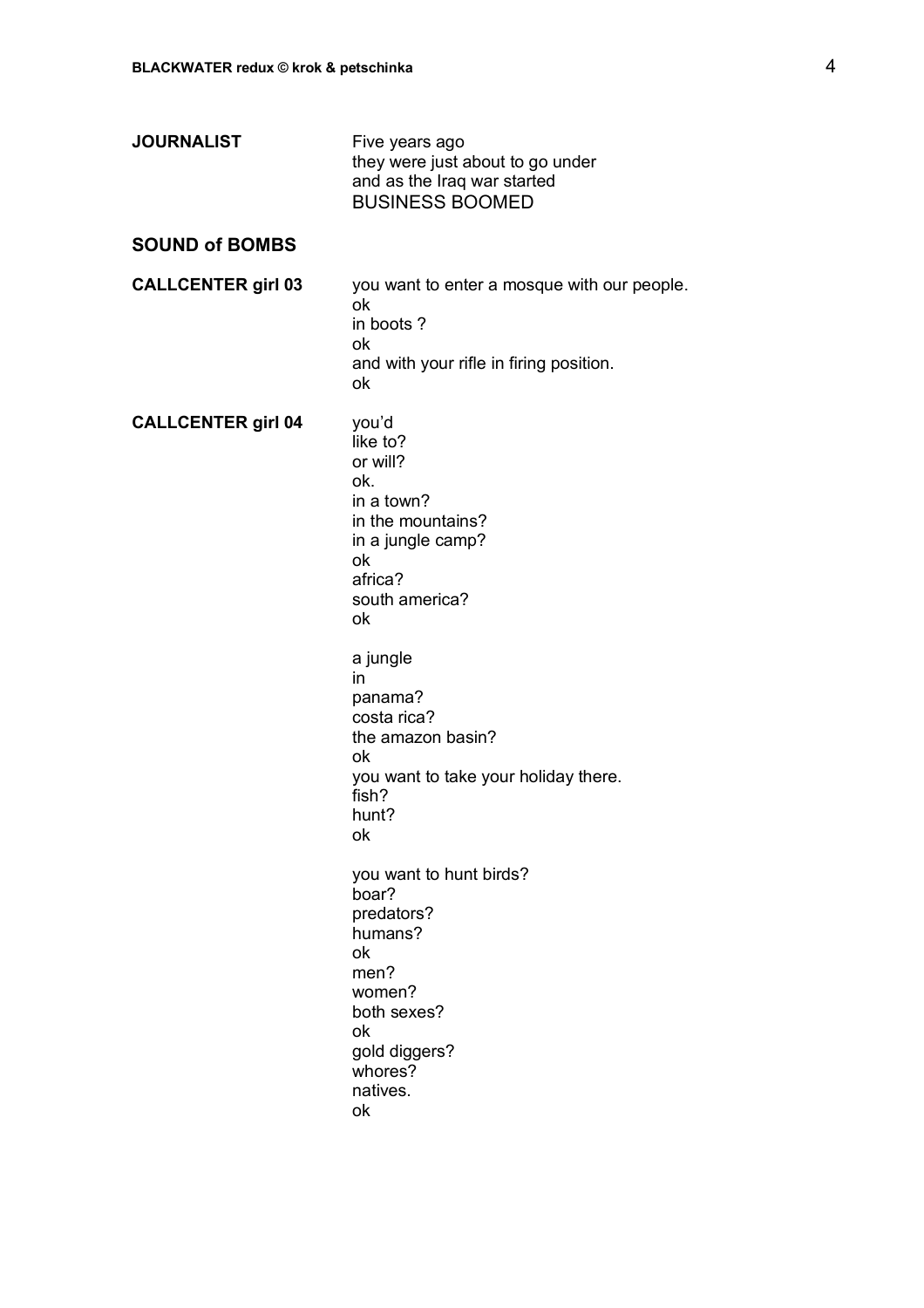those ravaged by alcohol? those with little contact to civilisation? ok now about your equipment. you want to hunt these people with weapons? yes of course excuse me. with weapons like your victims have? with automatic weapons. ok pistols? machine pistols? ok would you like to choose your own victims? the agency should choose them for you. ok you want male accompaniment? a woman. ok you want to be able to communicate with this woman in your own language. ok you want this woman to guide you in the virgin forest. ok that she leads you to your victim's village. ok you want this woman to show you the people we've picked out for you. ok you want to shoot these people in the back? you want to look at these people eye to eye. ok you want to address these people. you want to stand in front of them and shoot. ok you want two? three to five? five to ten? ok you also want a child? several children? ok after the event you want to jump into a jeep and be brought to safety. after the event you want to stay in the village for a few minutes? ok you want to be led around over there. you want to shoot a few photos over there.

ok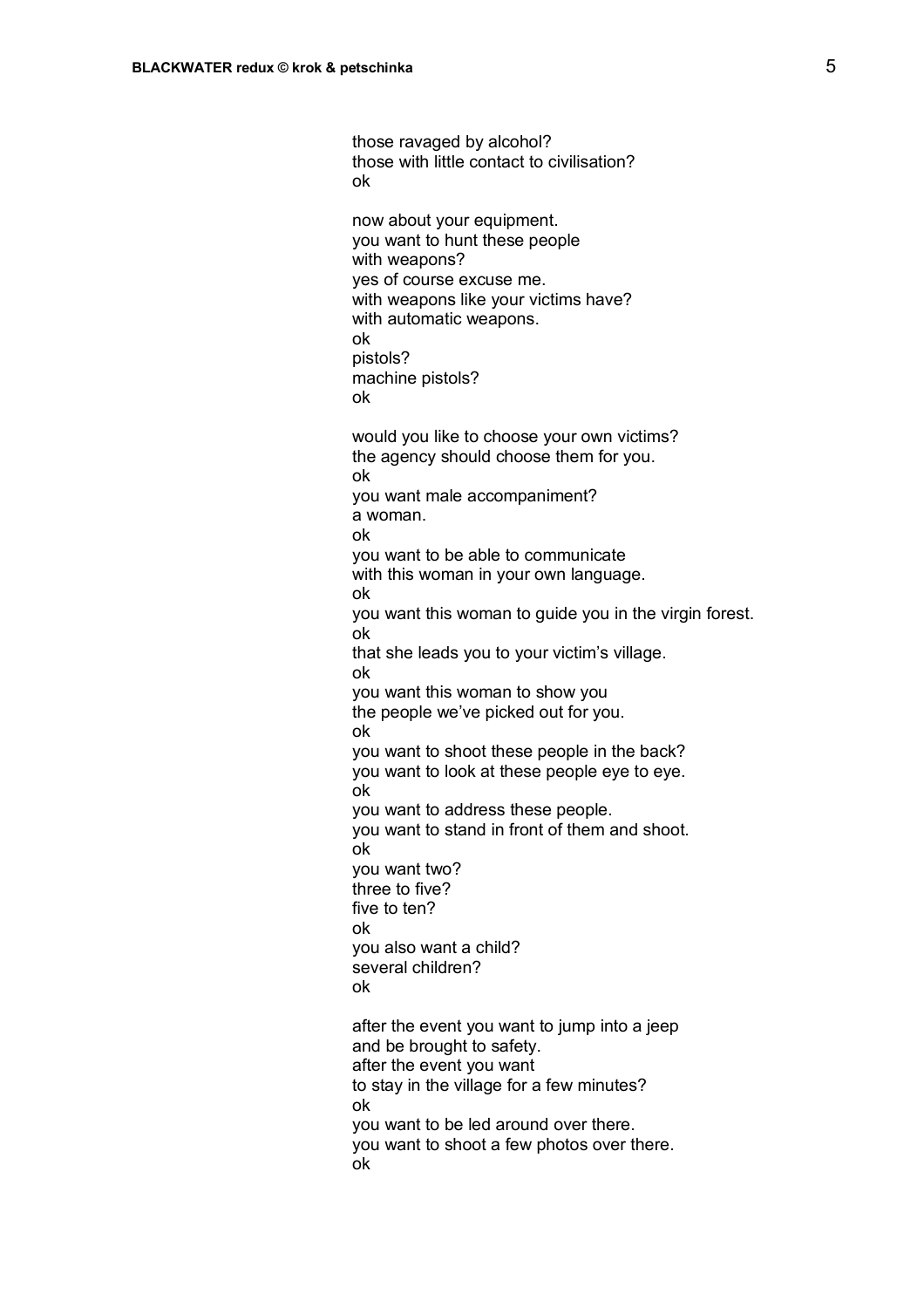| <b>JOURNALIST</b>     | As Commander in Chief,<br>are you in control of and responsible<br>for the military contractors in Iraq?                                                                                                                                                                |
|-----------------------|-------------------------------------------------------------------------------------------------------------------------------------------------------------------------------------------------------------------------------------------------------------------------|
| <b>BUSH</b>           | Umm yes, I'm<br>I am responsible in that  the state department                                                                                                                                                                                                          |
| <b>LAUGHTER</b>       |                                                                                                                                                                                                                                                                         |
| <b>BUSH</b>           | Help                                                                                                                                                                                                                                                                    |
| <b>BUSH</b>           | They protect people's lives and uh                                                                                                                                                                                                                                      |
| <b>FEMALE STUDENT</b> | I was hoping your answer might be a little more specific                                                                                                                                                                                                                |
| <b>LAUGHTER</b>       |                                                                                                                                                                                                                                                                         |
| <b>BUSH</b>           | And uh, I appreciate the sacrifice and the service<br>the Blackwater employees have made.                                                                                                                                                                               |
| <b>FEMALE STUDENT</b> | Mister Rumsfeld answered<br>that Iraq has its own domestic laws<br>which he soon applied to those private military contractors:                                                                                                                                         |
|                       | However, Iraq is clearly not currently capable<br>of enforcing its laws much less against,<br>you know, over our American military contractors.                                                                                                                         |
|                       | I would submit to you that in this case<br>this is one case where privatization is not the solution                                                                                                                                                                     |
| <b>BUSH</b>           | Mhm                                                                                                                                                                                                                                                                     |
| <b>FEMALE STUDENT</b> | And Mr. President,<br>how do you propose to bring private military contractors<br>under a system of law?                                                                                                                                                                |
| <b>BUSH</b>           | Yeah, I appreciate that very much.<br>I was not kidding.                                                                                                                                                                                                                |
| <b>LAUGHTER</b>       |                                                                                                                                                                                                                                                                         |
| <b>BUSH</b>           | I'll pick up the phone<br>and say<br>"Mr. Secretary I've got an interesting question".<br>I really will.<br>I will call the Secretary<br>and say: "Ron I have a very valuable question<br>and what are we doing about it?!"<br>That's how I work:<br>I am uh, uhthanks. |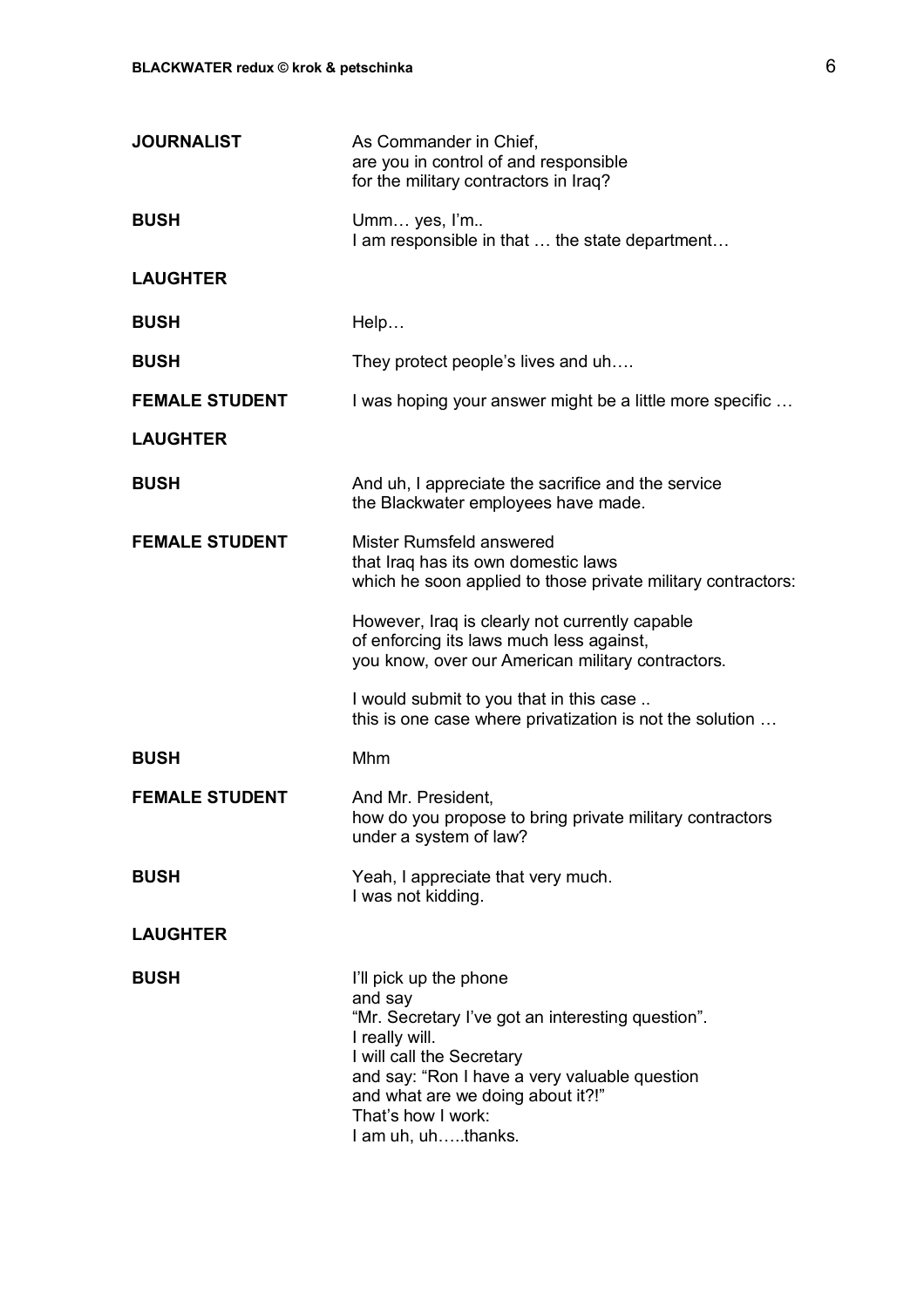# **LAUGHTER**

| <b>CALLCENTER girl 05</b> | you want our dog squadron<br>to attack a demonstration<br>ok                                                                                                   |
|---------------------------|----------------------------------------------------------------------------------------------------------------------------------------------------------------|
| <b>JOURNALIST</b>         | Blackwater is the brain child<br>of camera shy multimillionaire Erik Prince.                                                                                   |
| <b>JOURNALIST</b>         | The largest private army in the world,<br>but little is known about how it operates.                                                                           |
| <b>JOURNALIST</b>         | A big Republican contributor<br>whose company has won more than eighty million dollars<br>worth of contracts from the US-government.                           |
| <b>JOURNALIST</b>         | The man who founded Blackwater, Erik Prince,<br>a former Navy Seal,<br>doesn't like talking to the press.                                                      |
| <b>ERIK PRINCE</b>        | I am an American working for America.                                                                                                                          |
| <b>SHOTS</b>              |                                                                                                                                                                |
| <b>ERIK PRINCE</b>        | Anything we do is to support US Policy.                                                                                                                        |
| <b>SHOTS</b>              |                                                                                                                                                                |
| <b>ERIK PRINCE</b>        | Definition of a mercenary is<br>a professional soldier<br>that works in a pay biform army.                                                                     |
| <b>JOURNALIST</b>         | The contract is worth hundreds of millions of dollars.                                                                                                         |
| <b>SHOTS</b>              |                                                                                                                                                                |
| <b>JOURNALIST</b>         | The company security contractors<br>who earn as much as 20.000 dollars a month<br>have developed a reputation<br>of shooting first and asking questions later. |
| <b>SHOTS</b>              |                                                                                                                                                                |
| <b>MERCENARY</b>          | We've got a whole group of                                                                                                                                     |
| <b>SOUND OF A CHORUS</b>  |                                                                                                                                                                |
| <b>MERCENARY</b>          | Did he take that location.<br>Negative.<br>He cleaned them all out.                                                                                            |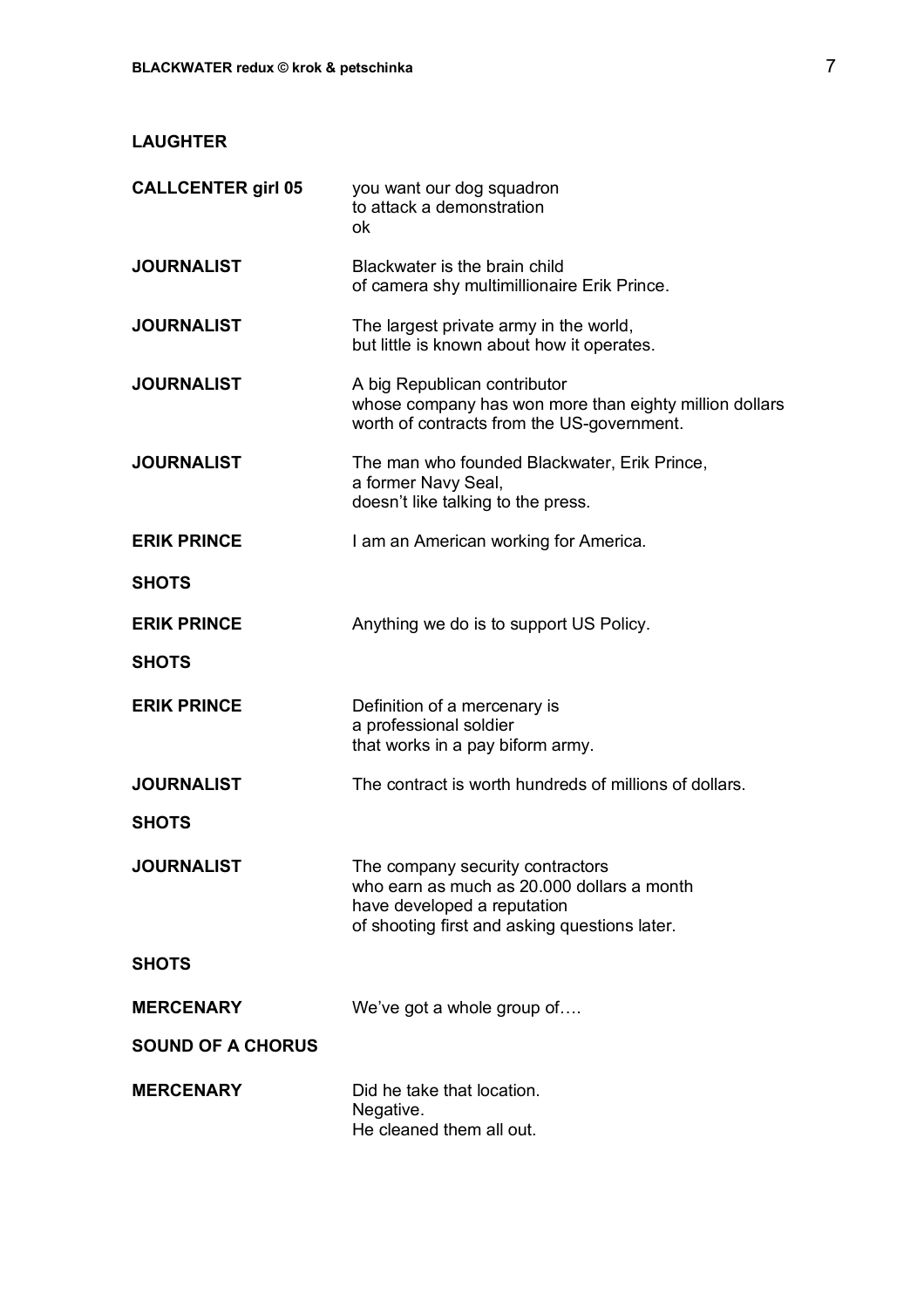| <b>CALLCENTERgirl 06</b>                            | you want the agency<br>to intimidate Colombian cocaine farmers<br>ok<br>that we contiminate the cocaine plantations<br>from the air<br>ok                                                                                                                                                                                                                                                                                                                                                                                                    |
|-----------------------------------------------------|----------------------------------------------------------------------------------------------------------------------------------------------------------------------------------------------------------------------------------------------------------------------------------------------------------------------------------------------------------------------------------------------------------------------------------------------------------------------------------------------------------------------------------------------|
| <b>CALLCENTERgirl 07</b>                            | you want to fix the exact day?<br>you want to fix a time period in which the shot will come?<br>ok<br>a week?<br>two weeks?<br>ok<br>you want<br>to be killed in your bed in the nursing home?<br>you want it to happen while you're out for a stroll?<br>ok<br>in the park.<br>in the street?<br>оk<br>you want to be shot<br>from behind?<br>from the front.<br>ok<br>you want to be able to spot the sharpshooter?<br>you want to be torn from life<br>by this shot?<br>ok<br>you want to be shot in the heart?<br>in the forehead?<br>ok |
| <b>CALLCENTERgirl 08</b>                            | you don't have to shout<br>I get the point<br>you want the agency to okay today<br>ok<br>we'll take that journalist out of circulation<br>ok                                                                                                                                                                                                                                                                                                                                                                                                 |
| <b>HELICOPTER</b>                                   |                                                                                                                                                                                                                                                                                                                                                                                                                                                                                                                                              |
| <b>MERCENARY</b>                                    | Another car coming at you, blue Mercedes Yep                                                                                                                                                                                                                                                                                                                                                                                                                                                                                                 |
| <b>ADVERTISEMENT</b><br>for MERCENARY COMPUTER GAME |                                                                                                                                                                                                                                                                                                                                                                                                                                                                                                                                              |
| <b>FEMALE VOICE</b>                                 | Alright guys you've got a new job available.<br>It's a simple verification job on an island just off the coast<br>So whoever wants the job<br>gets a nice payday.<br>I love working for oil companies.                                                                                                                                                                                                                                                                                                                                       |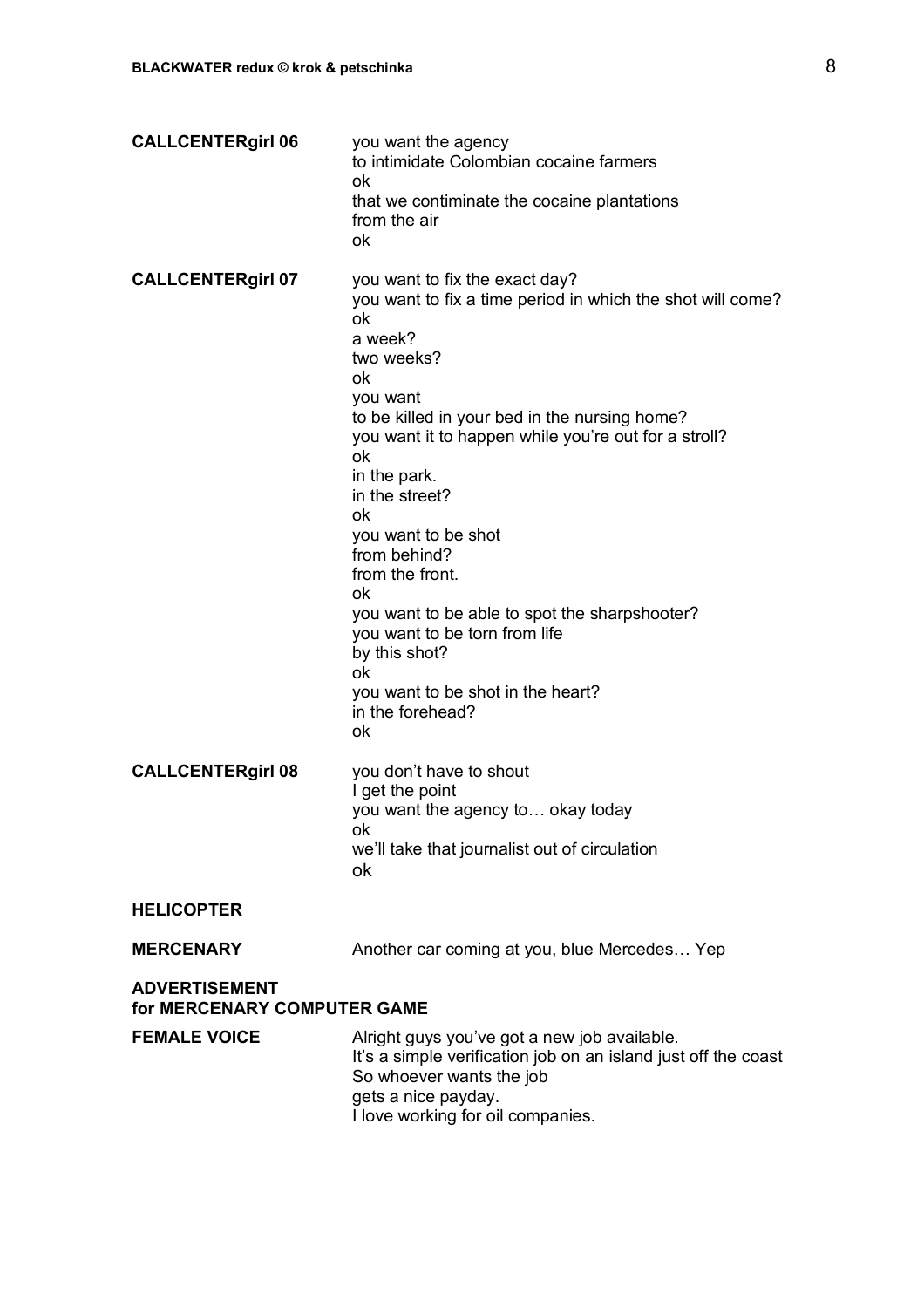**CALLCENTERgirl 09** you're talking about that former rocket testing grounds in the hot Australian desert? ok you want to be a supervisor there? observer? inmate. ok you want to be interned as an asylum seeker? ok you want us to smuggle you in there? you want to cross the border illegally. ok so you want to do it yourself? you want us to keep your action under surveillance? ok you want us to document it? ok you know that being interned in that desert gulag can have a negative effect on your psyche. ok you know that a specialised US- guard service for hardened criminals is in operation there? ok you want to take part in Iranian and Pakistani actions ? ok what do you want in detail? to be chained to a fence in the blazing sun? to be mutilated? to threaten suicide? join the hunger-strikers? ok have your mouth sewn up? ok you know that the Australian prime minister will describe such an action as "moral blackmail" and do you also know that the sight of your sewn-up mouth will offend the Australian tv-audience? ok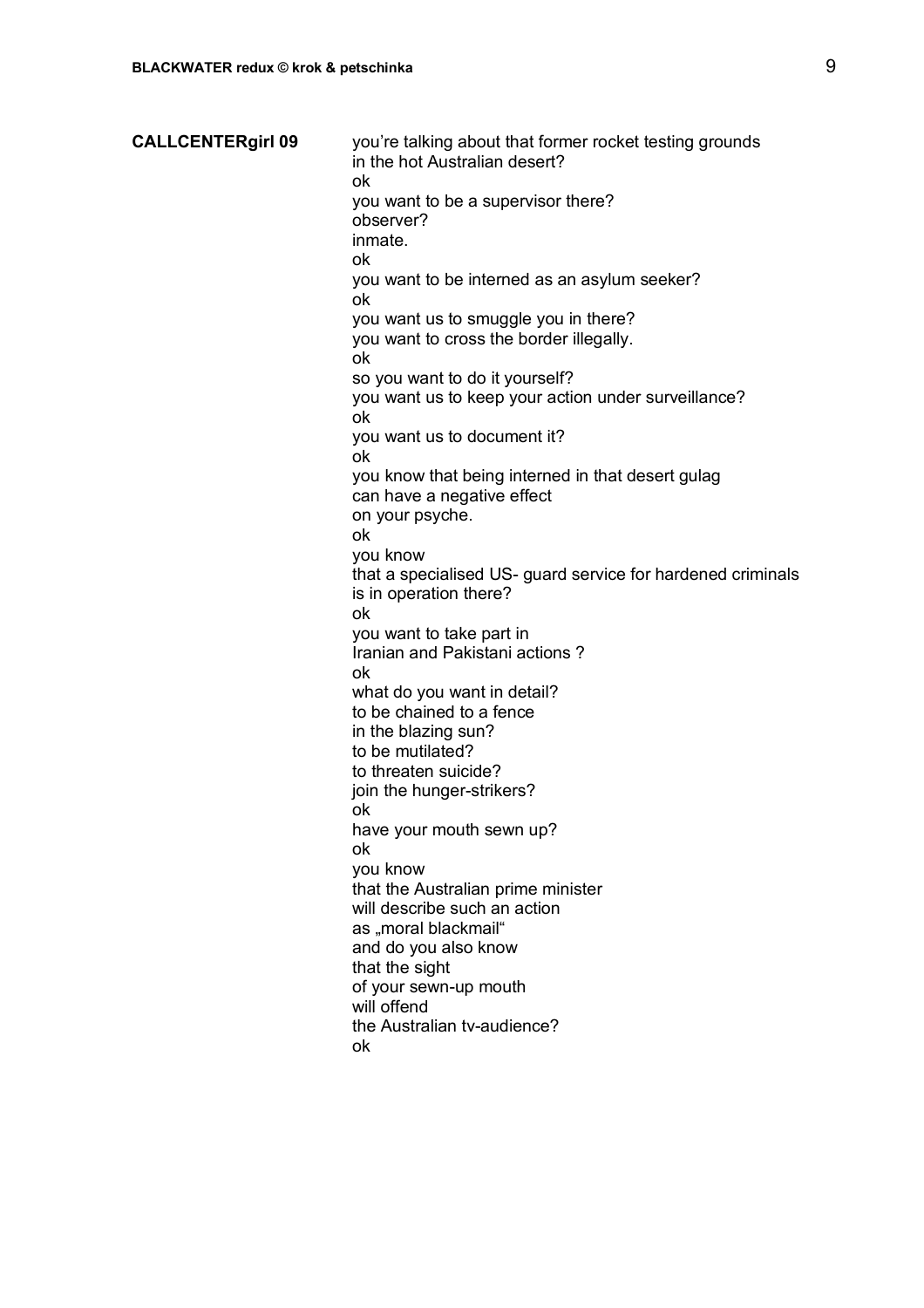| <b>JOURNALIST</b>         | Some of the words<br>that are commonly used to describe you guys,<br>at the risk of making you angry:<br>blond gorillas, cowboy attitude, reckless, arrogant,<br>aggressive, excessively aggressive.                                                                                     |
|---------------------------|------------------------------------------------------------------------------------------------------------------------------------------------------------------------------------------------------------------------------------------------------------------------------------------|
|                           | So why is it so wrong that<br>why is there this perception, do you think<br>that exists about Blackwater?                                                                                                                                                                                |
|                           | You know when I,<br>when I was in Iraq when this incident happened<br>I spoke to a number of different operators<br>and different private security firms<br>and most of the time people said to me:<br>"Blackwater are more aggressive than us!"<br>Why do you think that is?!           |
|                           | I know you said the loss of innocent lives is a tragedy.<br>Do your regret it?<br>Do you wish it never happened?                                                                                                                                                                         |
|                           | People want to know from you,<br>from Blackwater, that you wish<br>those people had not been killed.<br>Do you wish that innocent people didn't have to die<br>as a result of anything you are involved in?                                                                              |
| <b>ERIK PRINCE</b>        | It is absolutely not our wish<br>that any innocent civilian should ever die.                                                                                                                                                                                                             |
| <b>JOURNALIST</b>         | Blackwater is a private army that was put together<br>by one of America's lesser known fundamentalist wing-nuts:<br>Erik Prince took millions of Dollars that Daddy left him,<br>he cut a deal with Dick Cheney<br>and was awarded the right<br>to become America's new unofficial army. |
| <b>ERIK PRINCE</b>        | I am an American working for America.                                                                                                                                                                                                                                                    |
| <b>SHOTS</b>              |                                                                                                                                                                                                                                                                                          |
| <b>JOURNALIST</b>         | This is a global private mercenary army<br>that has its own aircraft, its own tanks,<br>its own ammunition stashes<br>that rival the Armies of many third world countries.                                                                                                               |
| <b>BLACKWATER TRAINER</b> | Don't give up if you get shot.<br>don't just say I'm dead,<br>just finish the fucking drill alright.                                                                                                                                                                                     |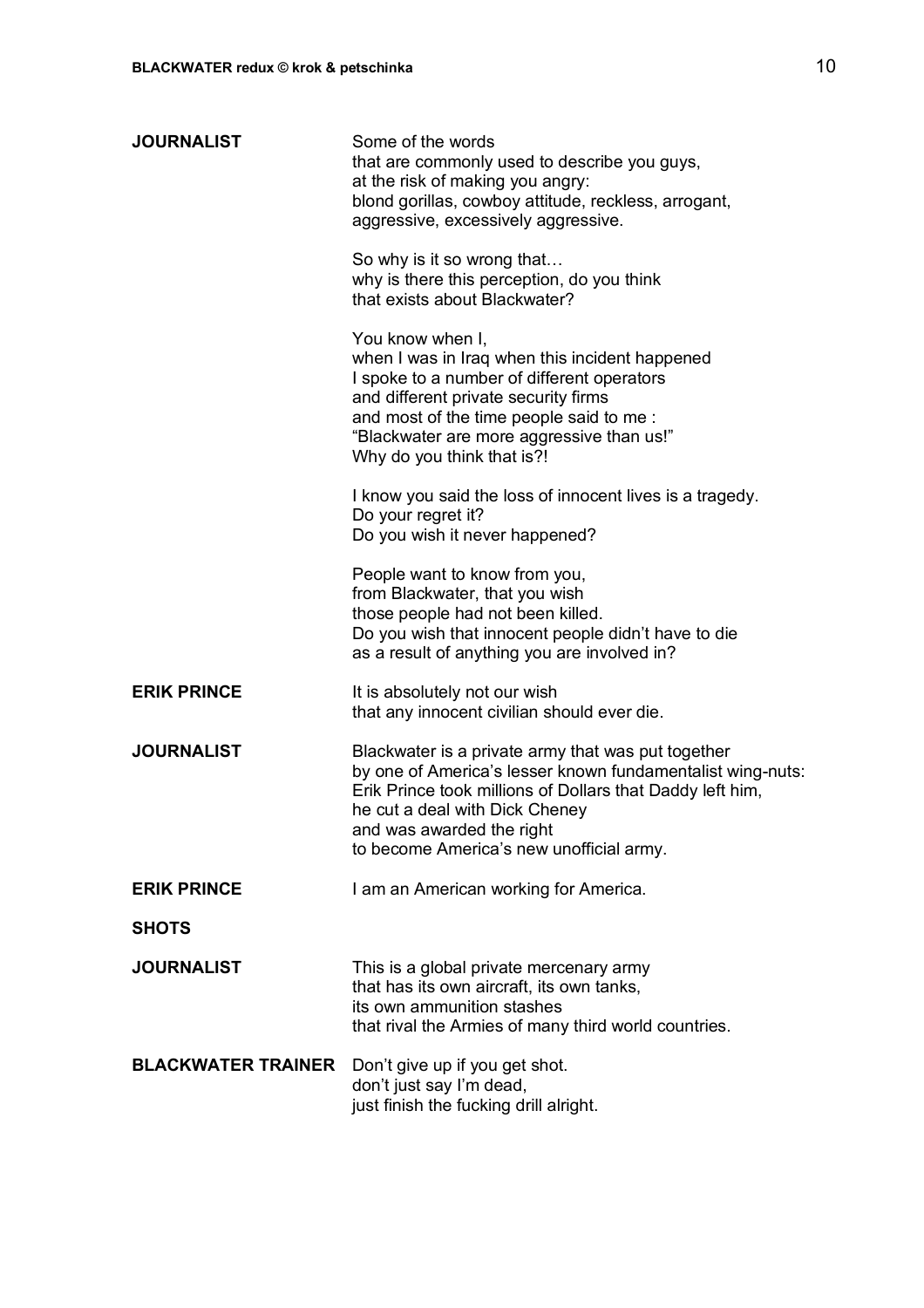| <b>JOURNALIST</b> | Blackwater doesn't fall under the US Court Marshall Law<br>when they break the law.<br>And they argue that they can't be sued |
|-------------------|-------------------------------------------------------------------------------------------------------------------------------|
|                   | or they can't be prosecuted<br>under traditional criminal and civil statutes in the US.                                       |
|                   | المسامد مندرين مرمان والجامرا                                                                                                 |

In other words: They operate in the dark out of the reach of anybody's law.

# **A CAR FULL OF BLACKWATER GUYS**

| <b>FEMALE VOICE</b>      | Drivers fucking have two hands on the wheel at all times                                                                                                                                                                                                                                                                                                                                                                                                                                                                               |
|--------------------------|----------------------------------------------------------------------------------------------------------------------------------------------------------------------------------------------------------------------------------------------------------------------------------------------------------------------------------------------------------------------------------------------------------------------------------------------------------------------------------------------------------------------------------------|
| <b>JOURNALIST</b>        | They do that by not investigating instances<br>where there are people killed,<br>by covering up killings and by allowing Shooters,<br>that's what they call them,<br>they call the security people,<br>an interesting term,<br>they call them Shooters                                                                                                                                                                                                                                                                                 |
| <b>CALLCENTERgirl 10</b> | you want to be advised?<br>an estimate?<br>ok<br>you<br>want?<br>would like or want?<br>ok<br>to spend a night as a border guard.<br>ok<br>on a part of the border<br>where there's not much going on?<br>at which a lot of illegals cross?<br>ok<br>mexicans?<br>ok<br>you want to be a guard?<br>you want to be part of the army?<br>part of the border patrol?<br>ok<br>you want to join the minute-man-project?<br>ok<br>you want to sit in one of the watchtowers?<br>ok<br>you want a night-vision apparatus?<br>ok<br>a weapon? |

**SHOT**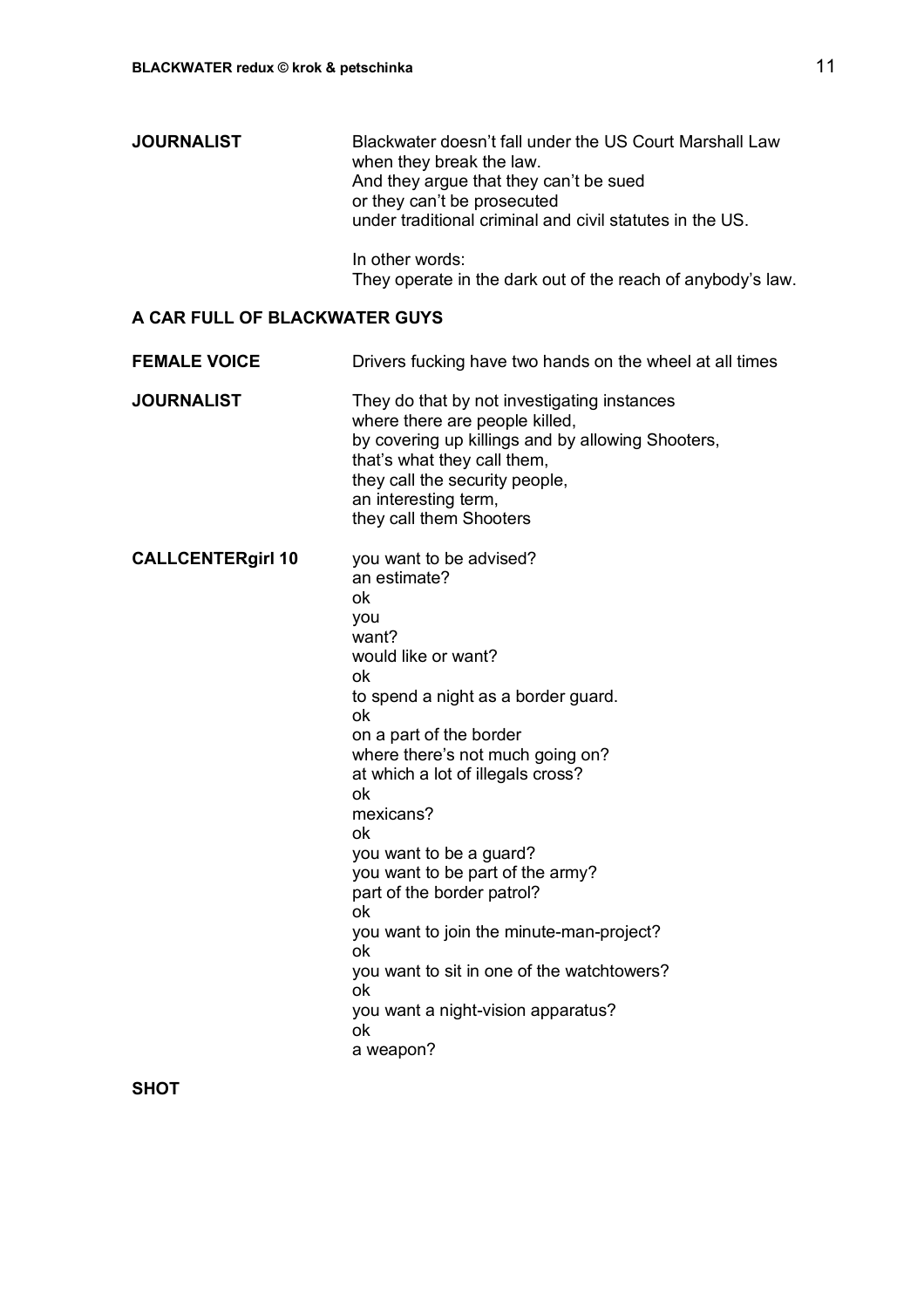| <b>MERCENARY</b>            | oh shit                                                                                                                                                                                                                                                                                               |
|-----------------------------|-------------------------------------------------------------------------------------------------------------------------------------------------------------------------------------------------------------------------------------------------------------------------------------------------------|
| <b>LAUGHTER</b>             |                                                                                                                                                                                                                                                                                                       |
| <b>CALLCENTERgirl 11</b>    | you want<br>us to blow up the Golden Gate Bridge<br>ok                                                                                                                                                                                                                                                |
| <b>CALLCENTERgirl 12</b>    | you want<br>a missile to hit<br>an apartment house in tel aviv<br>ok<br>you want it to look like<br>the mullahs were behind it<br>ok                                                                                                                                                                  |
| <b>BLACKWATER-MERCENARY</b> |                                                                                                                                                                                                                                                                                                       |
|                             | We were in our headquarters our safe house,<br>when the attack started                                                                                                                                                                                                                                |
|                             | and the attack was on our house.<br>At exactly 11:30 on orders                                                                                                                                                                                                                                        |
|                             | they dropped their signs<br>and pulled out their AK47's                                                                                                                                                                                                                                               |
| <b>JOURNALIST</b>           | Thomas says to survive there was only one thing to do.                                                                                                                                                                                                                                                |
| <b>BLACKWATER-MERCENARY</b> |                                                                                                                                                                                                                                                                                                       |
|                             | I grabbed my weapon and went right to the roof<br>Why did I go to the roof?<br>because the roof is where you can see people.<br>Bullet pierced right in front of my face.<br>I'd like to tell you that I was heroic<br>And that I stood my ground but I shivered my ground.<br>I was scared to death. |
| <b>CALLCENTERgirl 13</b>    | nighttime<br>the sun going down?<br>ok<br>some of out people are there<br>observing the area<br>ok                                                                                                                                                                                                    |
|                             | then you see<br>a group of demonstators approching the house<br>ok                                                                                                                                                                                                                                    |
|                             | you hear the sound of a kalaschnikov<br>ok                                                                                                                                                                                                                                                            |
|                             | you get into position<br>and ready your M249 - SAW machine gun<br>ok                                                                                                                                                                                                                                  |
|                             | you fix the demonstrators in your telescopic sight<br>ok                                                                                                                                                                                                                                              |
|                             | an Iraqi throws himself on the ground                                                                                                                                                                                                                                                                 |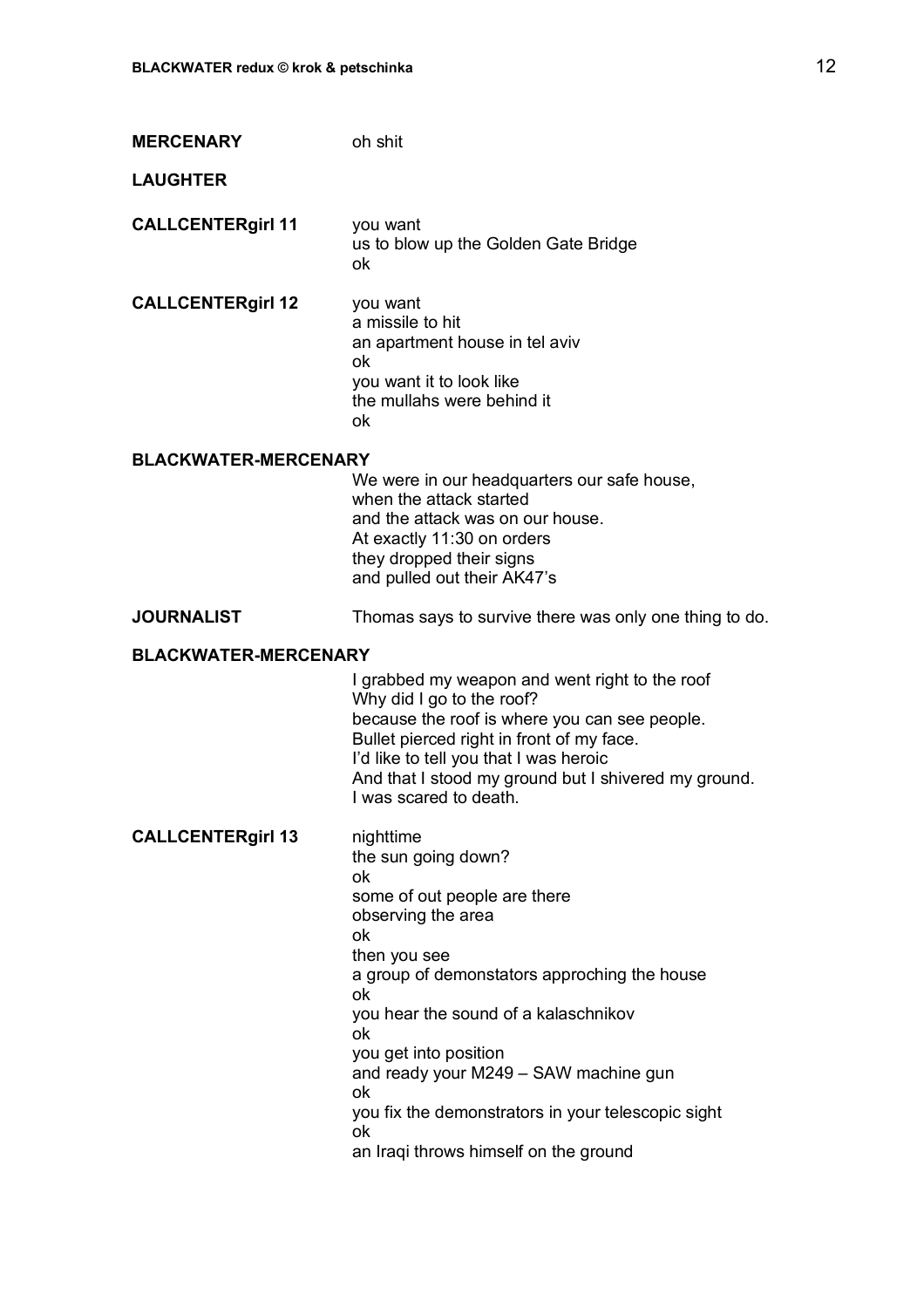what no? it isn't bagdad teheran? ok you fix the demonstrators in your telescopic sight ok and the Iranian fires his kalaschnikov up at the roof ok the bullets hiss by your ears ok you fix him in your sights ok he should be wearing a long white robe ok you ask whether you should shoot ok since no commanding officer from the fighting force is present one of our guys says: wait. shoot ok after the first shot he should lie there then jump up and move away ok you want to fire a salvo after him which takes him out ok

#### **BLACKWATER HEARING**

| <b>SENATOR</b> | Are you alleging that Blackwater willingly, knowingly    |
|----------------|----------------------------------------------------------|
|                | has its employees kill innocent people                   |
|                | as a cost benefit way                                    |
|                | to preserve its reputation for keeping its clients safe? |

#### **MERCENARY COMPUTER GAME**

| <b>FEMALE VOICE</b> | This is your target                           |
|---------------------|-----------------------------------------------|
|                     | Rodrigue Conzalez                             |
|                     | Universal Petrolium want him: dead or aliveso |
|                     |                                               |

**9/11 EYE WITNESS** The building collapsed to dust. You don't find a desk You don't find a chair You don't find a telephone, a computer.. The biggest peace of a telephone I found was half of the key pad that was about this big

#### **BLACKWATER HEARING**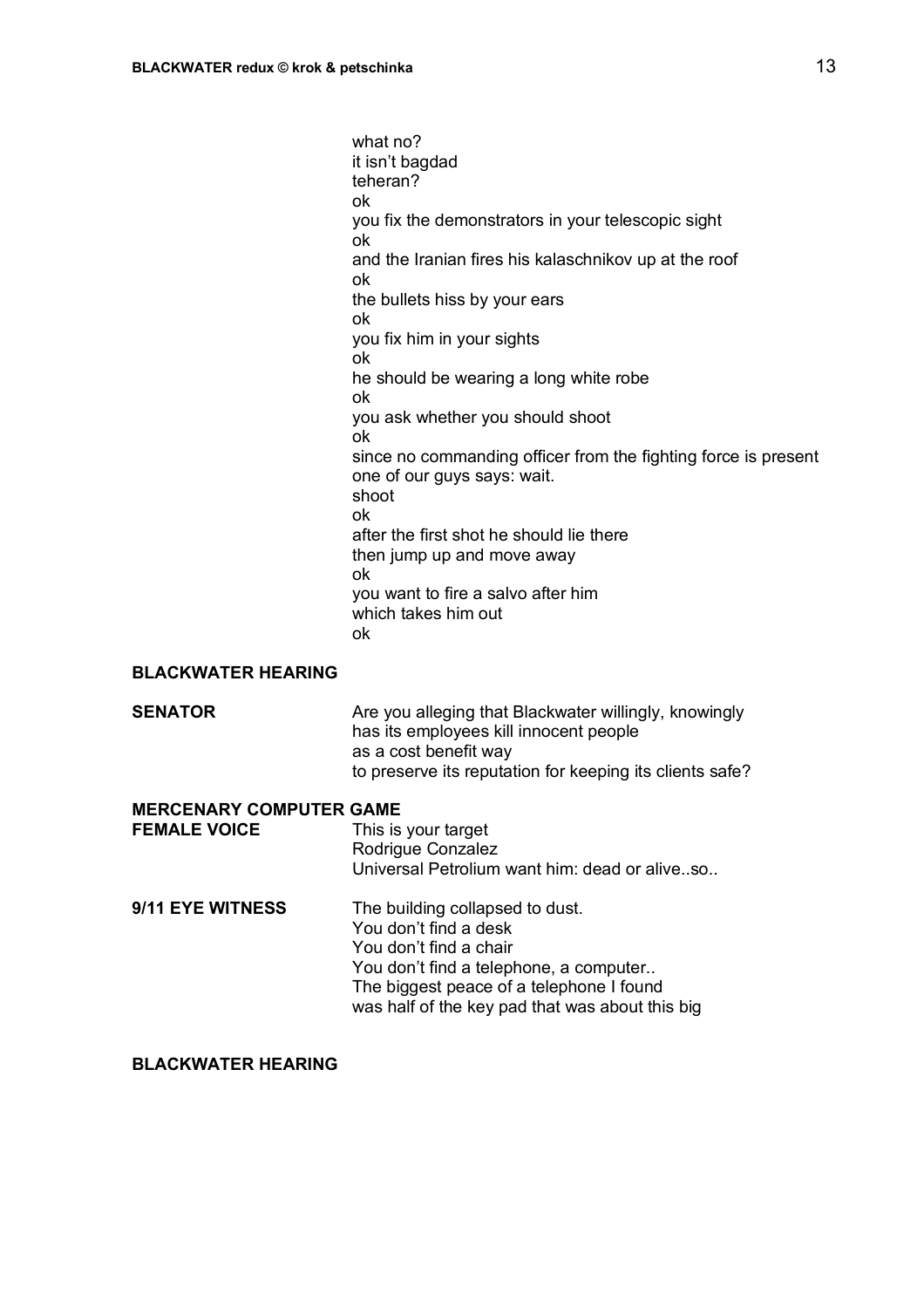# **CHAIRMAN HENRY WAXMAN**

|                                                       | What we are saying<br>There is a culture essentially of impunity<br>Of allowing excessive use of force<br>Allowing reckless use of force<br>That encourages Blackwater employees<br>To kill innocent people. |
|-------------------------------------------------------|--------------------------------------------------------------------------------------------------------------------------------------------------------------------------------------------------------------|
| <b>MERCENARY COMPUTER GAME</b><br><b>FEMALE VOICE</b> | So feel free to, you know                                                                                                                                                                                    |
| SHOTS                                                 |                                                                                                                                                                                                              |
| <b>FEMALE VOICE</b>                                   | Why should today be any different?<br>If you want to play it quiet<br>Don't I always?                                                                                                                        |
| <b>MALE VOICE</b>                                     | This company                                                                                                                                                                                                 |
| <b>9/11 EYEWITNESS</b>                                | I heard a sucking explosion<br>Sounded like gunfirepang, pang, pang, pang<br>And it all sounded like three big explosions                                                                                    |
| <b>JOURNALIST</b>                                     | Blackwater knowingly sends shooters into the field<br>Either in steroids or other ultimate drugs<br>As you know steroids cause severe,<br>severe aggression in people                                        |
| <b>911 SOUND</b>                                      |                                                                                                                                                                                                              |
| 9/11 EYEWITNESS                                       | We heard a big explosion coming down                                                                                                                                                                         |
|                                                       | A huge explosion now degrading the building                                                                                                                                                                  |
|                                                       | A huge explosion that we all heard and felt.                                                                                                                                                                 |
|                                                       | We heard a very loud, loud explosion                                                                                                                                                                         |
| <b>BILL CLINTON</b>                                   | An inside job?<br>How dare you!<br>How dare you!                                                                                                                                                             |
| 9/11 FIREMAN                                          | This country has gotten crazy.<br>Everybody is blaming everybody else<br>But the bottom line is<br>Bush is responsible for this<br>He is absolutely responsible for this.                                    |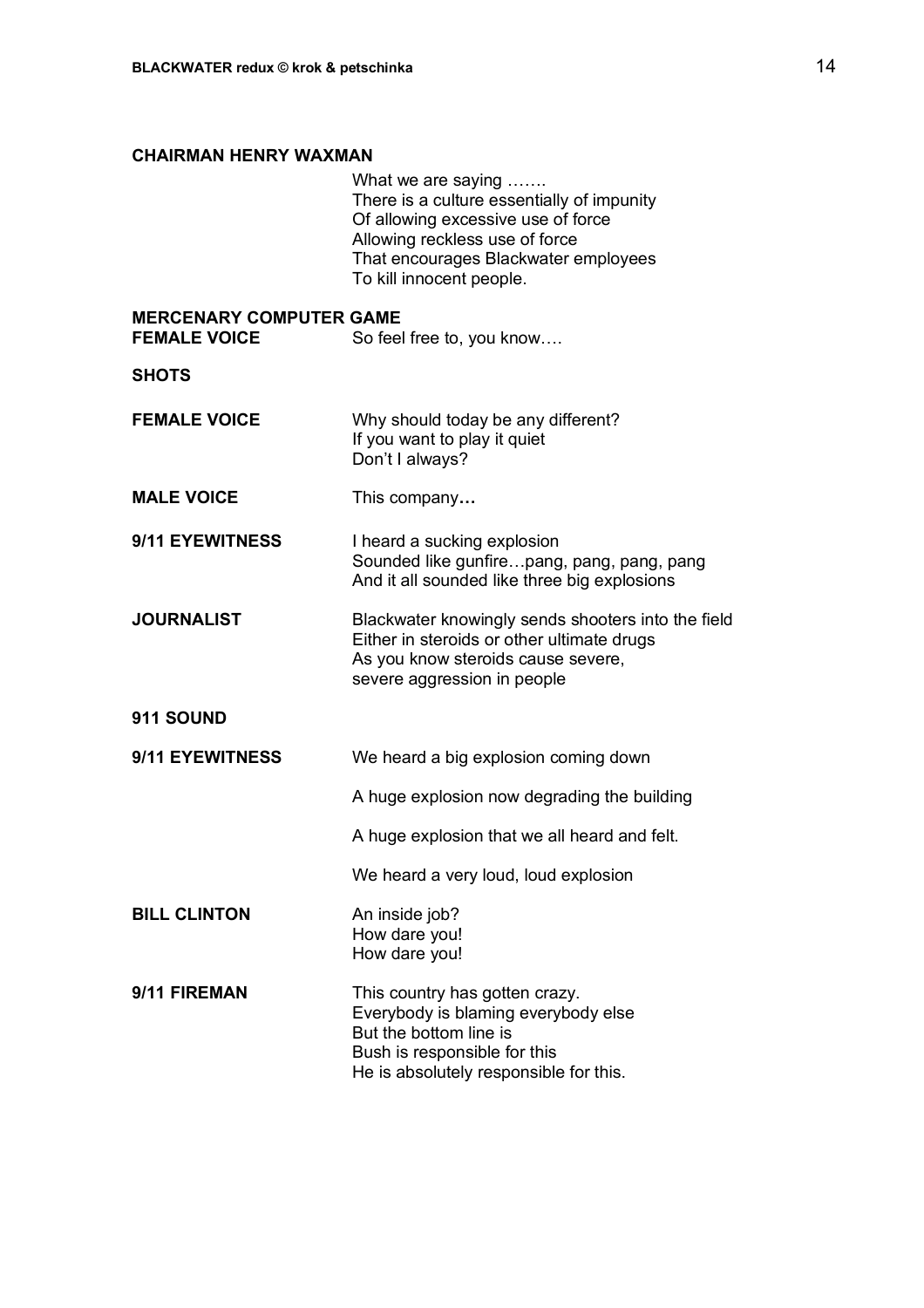**CALLCENTERgirl 14 y**ou want to spend a night in paris ok You want to go to clubs to a cabaret sit by the seine ok accompanied by a woman a man alone ok as yourself, as you are. as someone else? ok as a gay man, approached by young men as a down and out ok you want to sit under a bridge. ok you want to spend the night there. ok you want people from the agency to be in the area that one of our men will be around ok you want him to be armed ok that he can produce your papers ok you want him to intervene when the police arrest you. you want him to intervene when french right-wing radicals show up you want the agency itself to hire right-wing radicals to beat up the homeless on that evening. ok you want to be spared? you might want to be beaten up yourself. you'll take it as it comes. ok no, you know, you can stipulate exactly. you don't want to. you want the agency to decide if you get beaten up or not that evening ok ...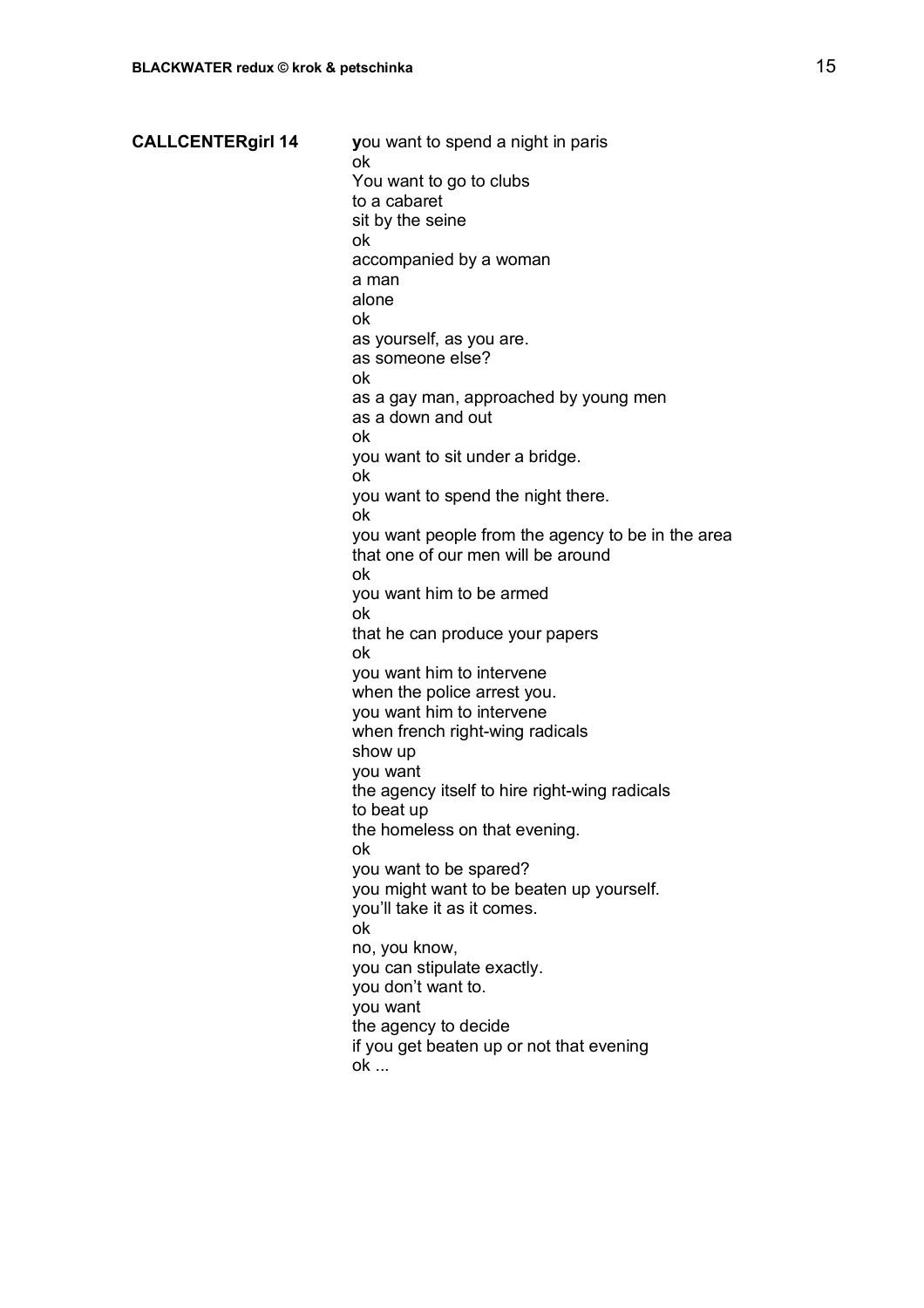#### **CALLCENTERgirl 15 y**ou want to set a car on fire?

a bus? a supermarket? a human being? ok. male? female? ok. you want to set an old woman on fire? A young woman? ok. you want her to be white? black ok. a second generation immigrant? third? just entered illegally? ok. she's come to paris from north africa? ok. from algeria? ok. she should be a berber? ok. you want to set fire to a woman from your apartment house? ok. daytime? night? evening? ok. you want to do it alone? ok. you want to douse her with petrol and set fire to her. ok. afterwards you want to be brought immediately to safety? you want to be able to observe the follow-up from a safe distance? you want to stay nearby. ok. you want task force police and the fire department to arrive on the scene? ok. you want the task force to save the girl? you want the police and rescue crew to arrive too late? arrive in time, but not to save the girl? ok. you want people to obstruct the police intervention? ok. you want the whole action to be filmed? ok. you want to be recognised in the film?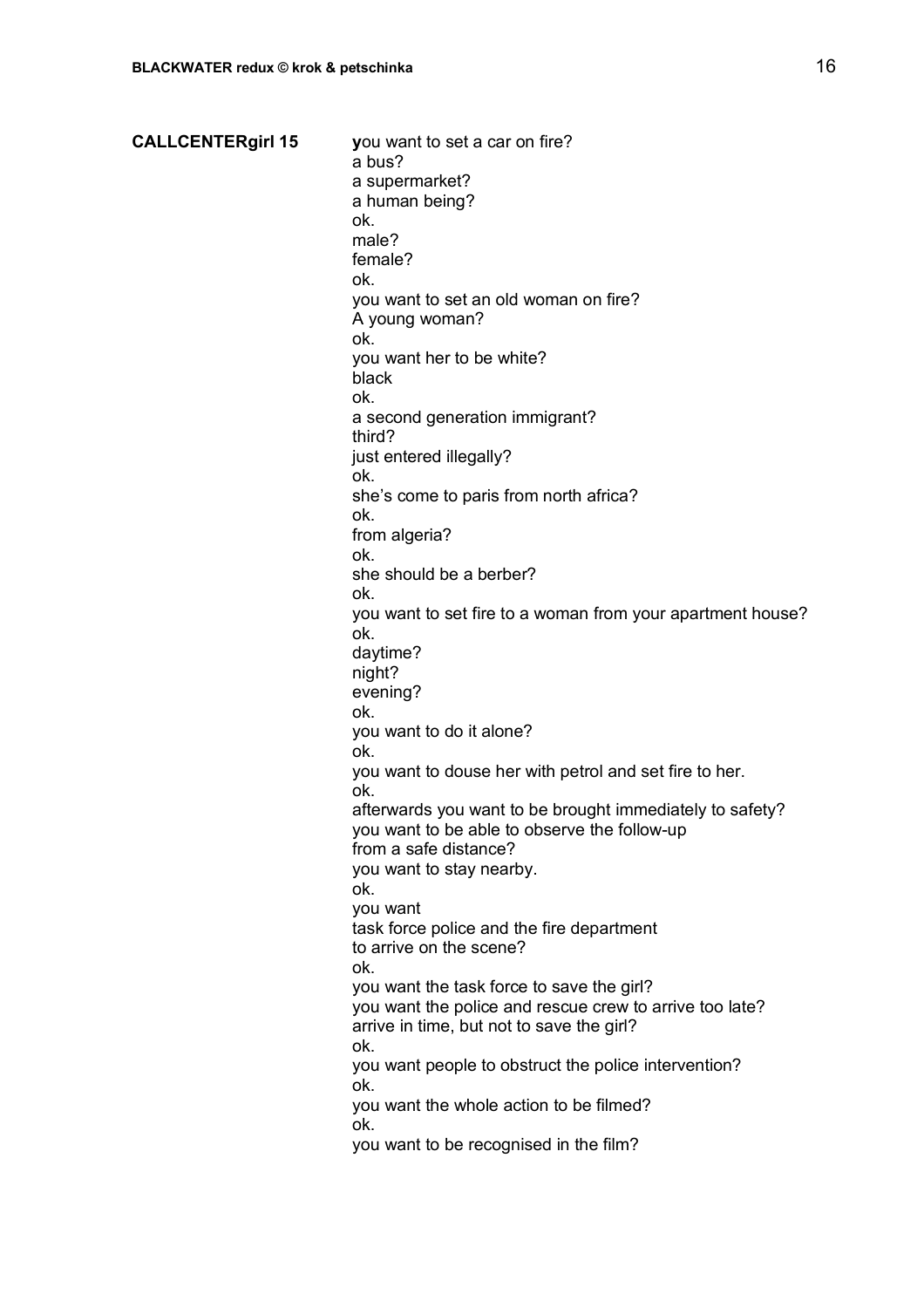not recognised. ok. the film is only for your private use? you want to decide yourself, if it gets freely distributed. ok. you want the agency to inform you if the film finds a buyer? ok. you want to negotiate a price yourself? you want the agency to deal with it for you? ok. **CALLCENTERgirl 16** in a residential area? ok. in a restaurant? in a discotheque? in a market place? in a bus? ok. you want to blow up certain people? ok. you want the agency to gather the group together for you? you want to pick them out yourself. ok. you want israelis? you want people from the arab states? from the west ok. you want americans? ok. you want people who work for the american government? ok. you want a delegation? ok. a delegation from a conference here in israel. ok. … and now for the bus. you want anyone to survive this attack? nobody survives ok. you want powerful explosives? you want the entire bus to be torn to pieces? you also want casual passers-by to be killed in the blast? ok. you want this to happen in the centre of jerusalem. haifa. tel aviv. ok.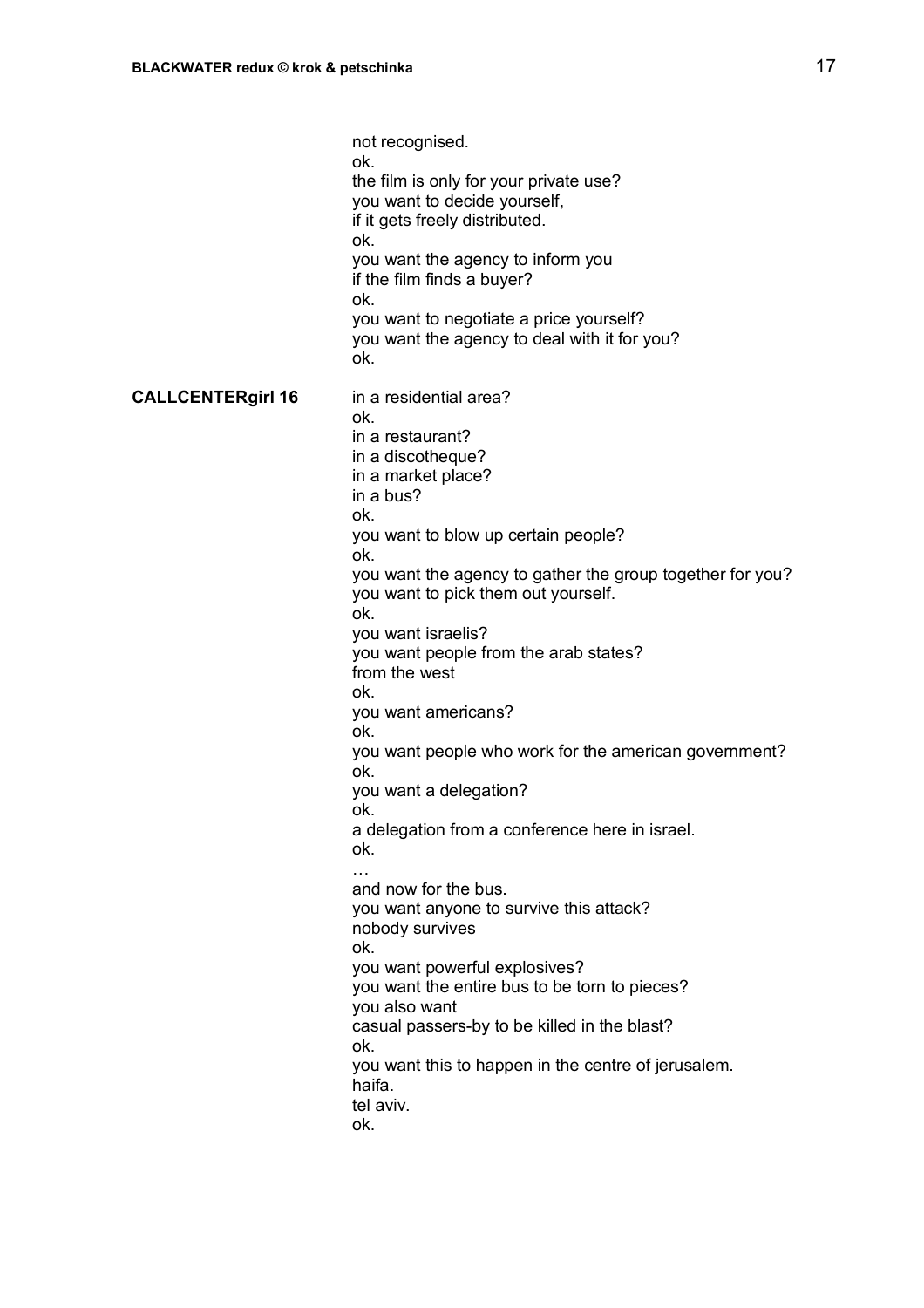| <b>JEREMY SCAHILL</b>           | Well I think we are in the midst of the<br>most radical privatization agenda in our Nation's history<br>we of course see it in schools<br>we see it in our health care system, in prisons<br>and now we see it full blown in the war machine.<br>What I ultimately see as the real threat here<br>is that the system of  the very existence of the Nation state<br>I think is at stake here.                 |
|---------------------------------|--------------------------------------------------------------------------------------------------------------------------------------------------------------------------------------------------------------------------------------------------------------------------------------------------------------------------------------------------------------------------------------------------------------|
| <b>JOURNALIST</b>               | Why are you so convinced<br>that this was not one of those cases<br>your guys made a mistake?                                                                                                                                                                                                                                                                                                                |
| <b>ERIK PRINCE</b>              | I am not saying it's impossible to make a mistake<br>I am saying:<br>on the front end we do a very thorough job<br>of finding the best of the best                                                                                                                                                                                                                                                           |
|                                 | These are true, proving professionals<br>that come out of the US military<br>that have a significant position of responsibility already<br>Um, Um<br>So yes, it is a very tough job<br>It requires the tightest of judgment<br>It is possible to make a mistake                                                                                                                                              |
| <b>MUSIC</b>                    |                                                                                                                                                                                                                                                                                                                                                                                                              |
| <b>SHOTS</b>                    |                                                                                                                                                                                                                                                                                                                                                                                                              |
| <b>SOUND OF STEPS ON RUBBLE</b> |                                                                                                                                                                                                                                                                                                                                                                                                              |
| <b>THUNDER</b>                  |                                                                                                                                                                                                                                                                                                                                                                                                              |
| <b>JEREMY SCAHILL</b>           | You have companies now<br>that have been funded<br>with billions of dollars in public money<br>using that money to build up<br>the infrastructure of private armies.<br>There are over 170 mercenary companies like Blackwater<br>operating in Iraq right now<br>that's almost as many nations as are registered at the UN.<br>And I think this isn't just about Iraq<br>it is also eluding the US treasury. |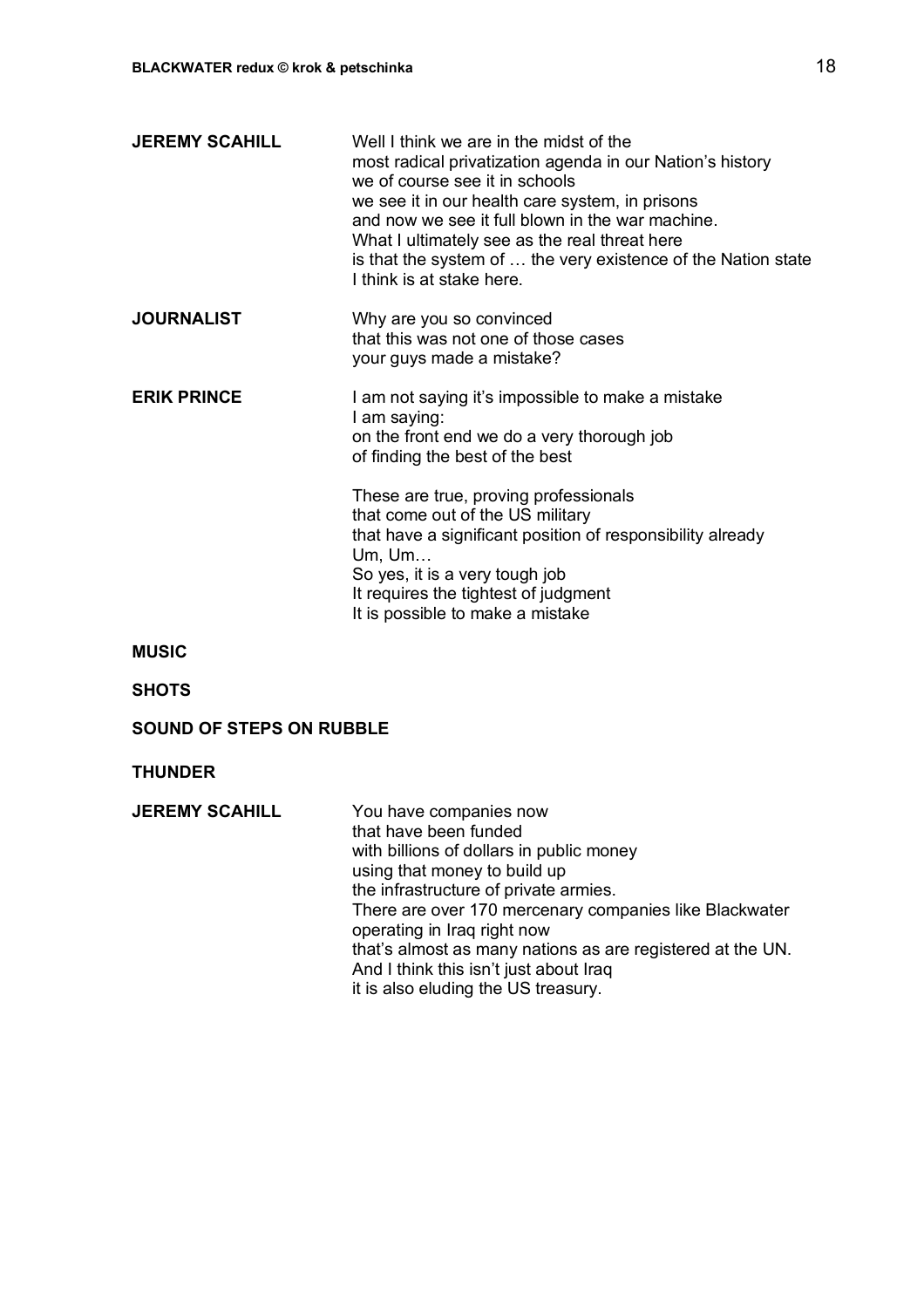| <b>CALLCENTERgirl 17</b> | as covering protection?<br>ok                                                                                     |
|--------------------------|-------------------------------------------------------------------------------------------------------------------|
|                          | survive a gas attack as a mercenary.<br>ok                                                                        |
|                          | the attackers fire a bazooka                                                                                      |
|                          | at the car following behind you?                                                                                  |
|                          | ok                                                                                                                |
|                          | the car gets hit?                                                                                                 |
|                          | ok                                                                                                                |
|                          | the grenades hit the petrol tank                                                                                  |
|                          | and it goes up in flames.                                                                                         |
|                          | ok                                                                                                                |
|                          | you watch the fireball in the rearview mirror<br>and you order the driver to keep going!<br>you want him to stop? |
|                          | to drive around the burning car?<br>ok                                                                            |

## **MUSIC**

# **THUNDERSTORM and the sound of a BARREL-ORGAN**

| <b>JEREMY SCAHILL</b> | Well, I was in New Orleans<br>in the aftermath of Hurricane Katrina<br>and I think we saw a real window into the possible future.<br>I was standing in a street corner<br>in the French quarter on Bergen Street<br>and I was talking to New York City police officers<br>who had come down to help<br>and this car speeds up next to us,<br>no license plate,<br>it was a compacted car<br>and three massive guys get out of it<br>and they have M4 assault rifles,<br>bulletproof vests<br>wearing kaki, brown sunglasses and baseball caps on<br>and they come up and they say to the cops :<br>"Where are the rest of the Blackwater guys?"<br>They said that they were down there<br>to confront criminals and stop looters |
|-----------------------|----------------------------------------------------------------------------------------------------------------------------------------------------------------------------------------------------------------------------------------------------------------------------------------------------------------------------------------------------------------------------------------------------------------------------------------------------------------------------------------------------------------------------------------------------------------------------------------------------------------------------------------------------------------------------------------------------------------------------------|
| <b>JOURNALIST</b>     | Who called them in?                                                                                                                                                                                                                                                                                                                                                                                                                                                                                                                                                                                                                                                                                                              |
| <b>SCAHILL</b>        | Well this is an interesting story.<br>Erik Prince sent them in.<br>There was no contract initially.<br>But 180 Blackwater guys were sent into the Gulf.                                                                                                                                                                                                                                                                                                                                                                                                                                                                                                                                                                          |
| <b>JOURNALIST</b>     | Prince's own decision.                                                                                                                                                                                                                                                                                                                                                                                                                                                                                                                                                                                                                                                                                                           |
|                       |                                                                                                                                                                                                                                                                                                                                                                                                                                                                                                                                                                                                                                                                                                                                  |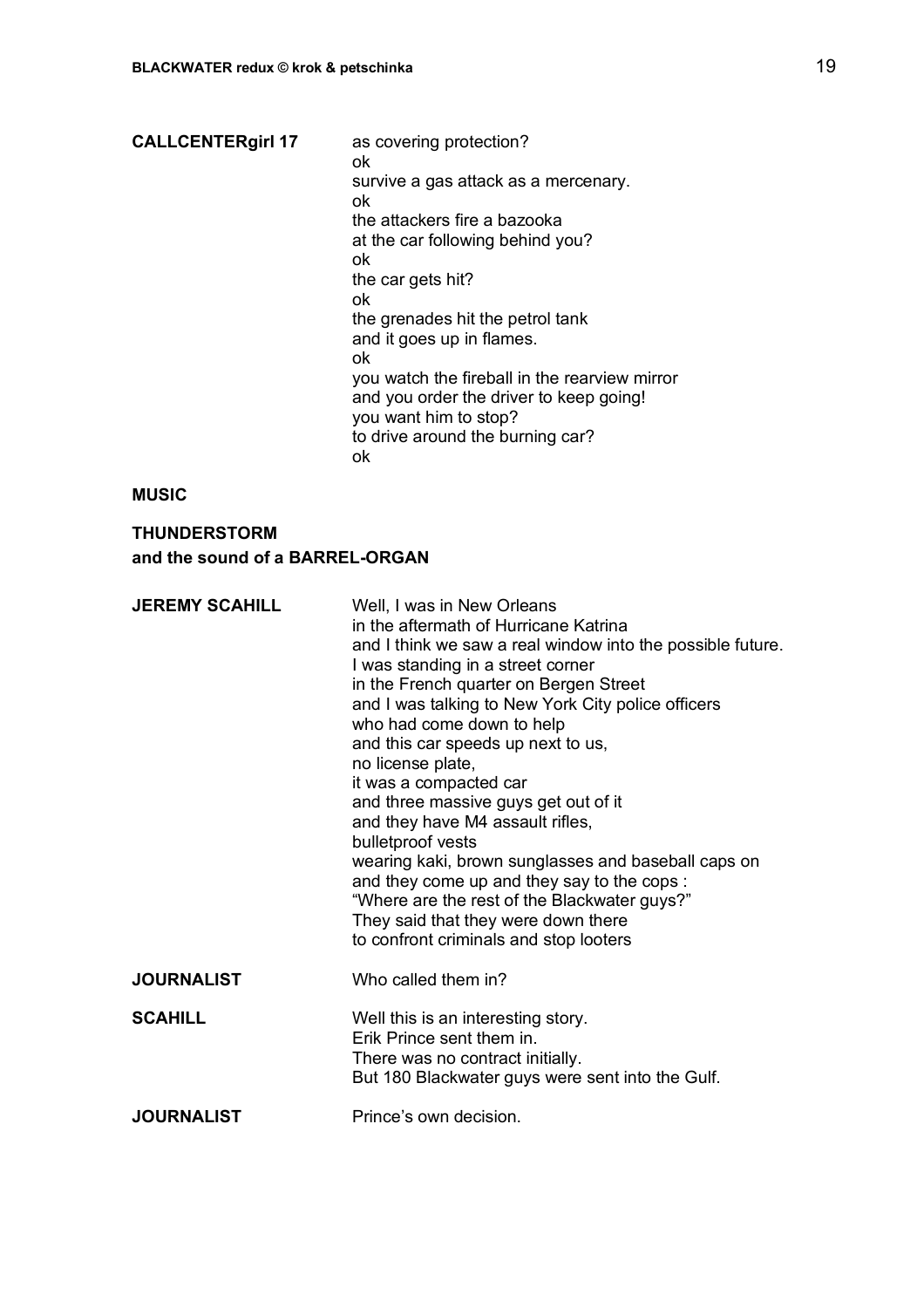| <b>SCAHILL</b>           | Well, so Prince sends them in.<br>Within a week Blackwater is given a contract<br>from the Department of Homeland Security<br>and Federal Protective Service<br>to engage in security operations inside of New Orleans.                                                                                                                    |
|--------------------------|--------------------------------------------------------------------------------------------------------------------------------------------------------------------------------------------------------------------------------------------------------------------------------------------------------------------------------------------|
| <b>CALLCENTERgirl 18</b> | ok<br>it's a legal strike<br>illegal<br>ok<br>you want the agency to send strikebreakers<br>attack the factory from the air<br>bombard it<br>ok<br>you want production to continue there afterwards<br>give up the location<br>ok<br>you want<br>the whole area to be destroyed<br>ok                                                      |
| <b>CALLCENTERgirl 19</b> | ok<br>you want<br>to smoke out the abortion clinics in New York and Washington<br>ok<br>you want simultaneous actions<br>that it occurs on two consecutive days?<br>within one week?<br>divided into two weeks?<br>ok<br>you want media representatives to be present<br>ok<br>you want people to get hurt<br>that nobody gets hurt?<br>ok |
| <b>CALLCENTERgirl 20</b> | I only deal with your contract<br>no names<br>you'd like<br>has the method been explained to you?<br>you<br>I understood<br>you wanted to book an explosion<br>do you want<br>$\cdots$<br>ok<br>no, you haven't really<br>no, there's no point in shouting!<br>calm down!                                                                  |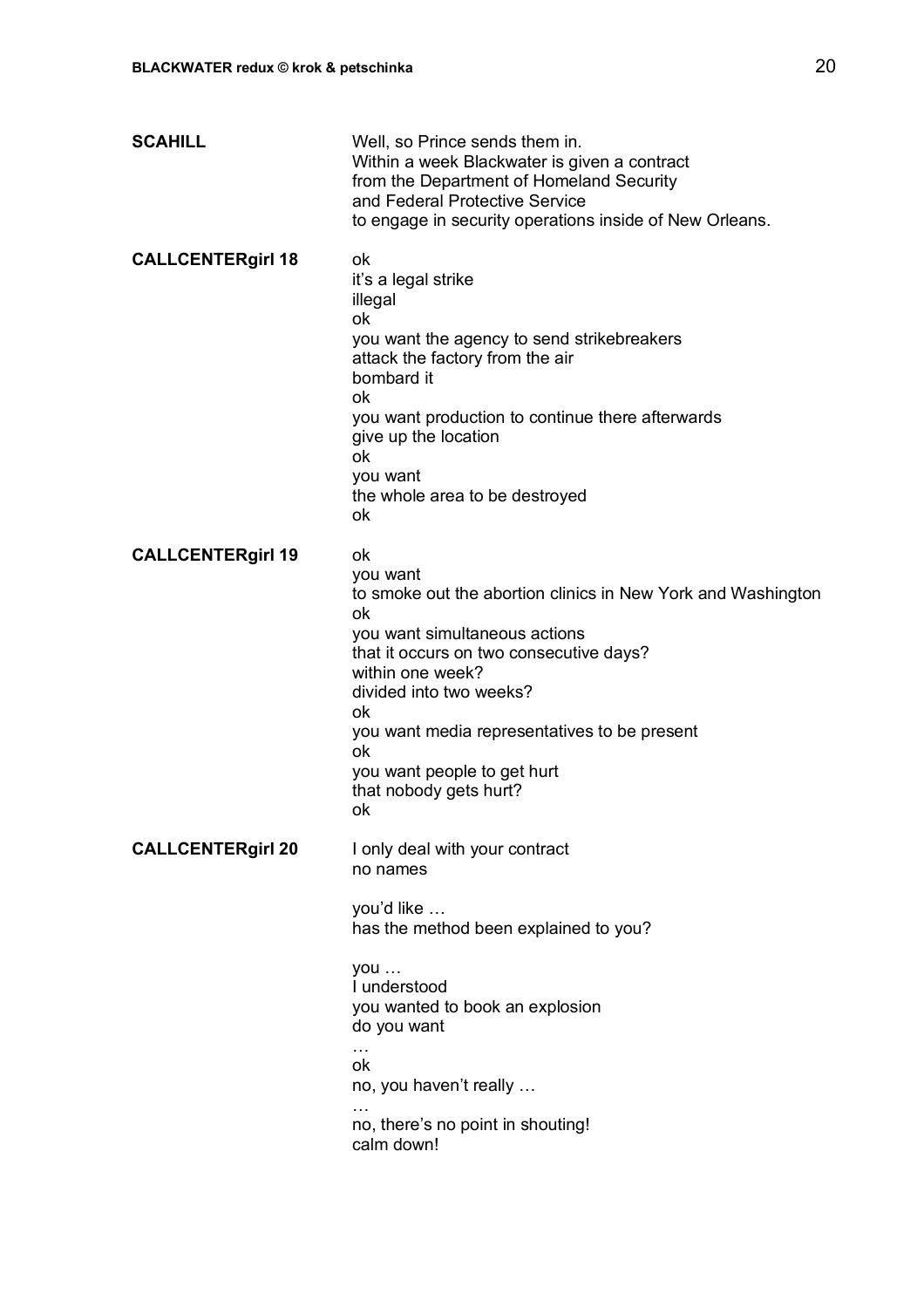ok and now from the top as far as I've understood you want to book the blowing up of a dam ok you want to decide for yourself which one ok in china? no, you didn't tell me it was the aswan-dam no you only mentioned a dam no maybe you told my colleague who wrote down your details. no, definitely not!! you know the agency doesn't care if the reason is personal or political! no I won't listen to you! … and if you don't respect our conditions I won't be able to serve you any longer! … ok you want to blow up a part of this dam? the whole dam ok you want to bring the explosives yourself? you want the agency to blow up the dam ok you want to watch the explosion? document it? film it? ok from the ground? from a helicopter? ok … now don't start shouting again!! … no, the agency can't guarantee you that the entire slums of cairo will be flooded … the agency also cannot guarantee that the catastrophe will be bigger than that of new orleans!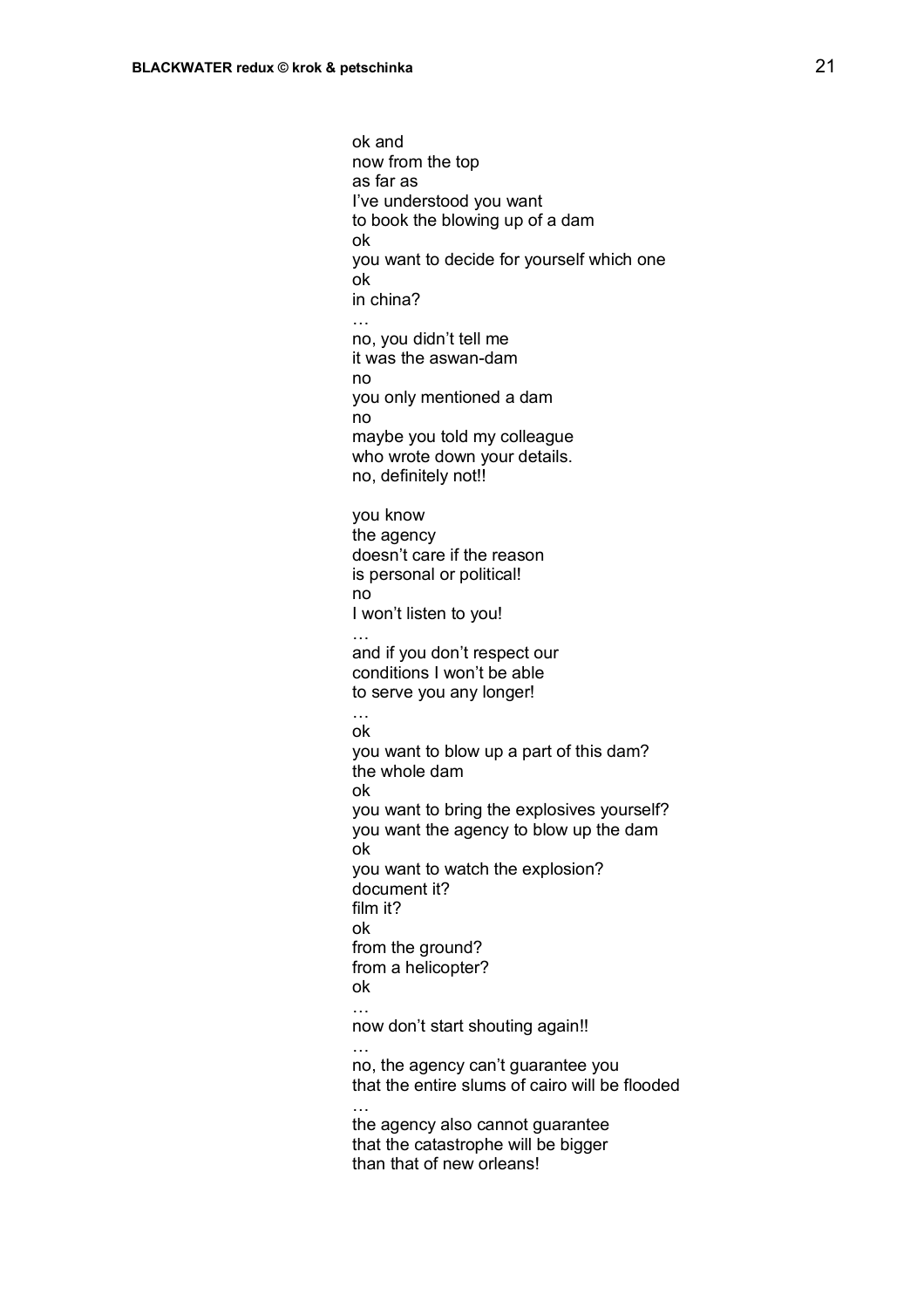but if you like we can get you an expertise on your project ok you'd like that? ok

### **BLACKWATER-MERCENARY**

I have a lawyer, please go talk to him.

**SNIPER** You're a fast mover You know everyone says they are just A bunch of gun-toten idiots out there You know: looking to shoot somebody

Holy shit, look at them fuckers

| <b>BLACKWATER HEARING</b><br><b>SENATOR</b> | Mr. Chairman<br>I'd like to ask Mister Prince<br>about one of these employees<br>whom he fired and<br>This was an employee<br>who got drunk on Christmas eve of 2006                                                                               |
|---------------------------------------------|----------------------------------------------------------------------------------------------------------------------------------------------------------------------------------------------------------------------------------------------------|
| <b>SNIPERS</b>                              |                                                                                                                                                                                                                                                    |
| <b>SENATOR</b>                              | This particular man while he was drunk<br>shot and killed<br>the guard to the Iraqi vice president<br>and I'd like to ask you about his firing.<br>You fired this individual for handling a weapon<br>and for being intoxicated.<br>Is that right? |
| <b>ERIK PRINCE</b>                          | The men operate with a clear policy.<br>If there is to be any alcohol consumed<br>it's 8 hours between any time of consumption                                                                                                                     |
| <b>SENATOR</b>                              | Was he fired or not?                                                                                                                                                                                                                               |
| <b>ERIK PRINCE</b>                          | Excuse me?                                                                                                                                                                                                                                         |
| <b>SENATOR</b>                              | Was he fired?                                                                                                                                                                                                                                      |
| <b>ERIK PRINCE</b>                          | Oh yes ma'am he was fired.                                                                                                                                                                                                                         |
| <b>SENATOR</b>                              | Have any charges been brought against him<br>in the Iraqi Justice system?                                                                                                                                                                          |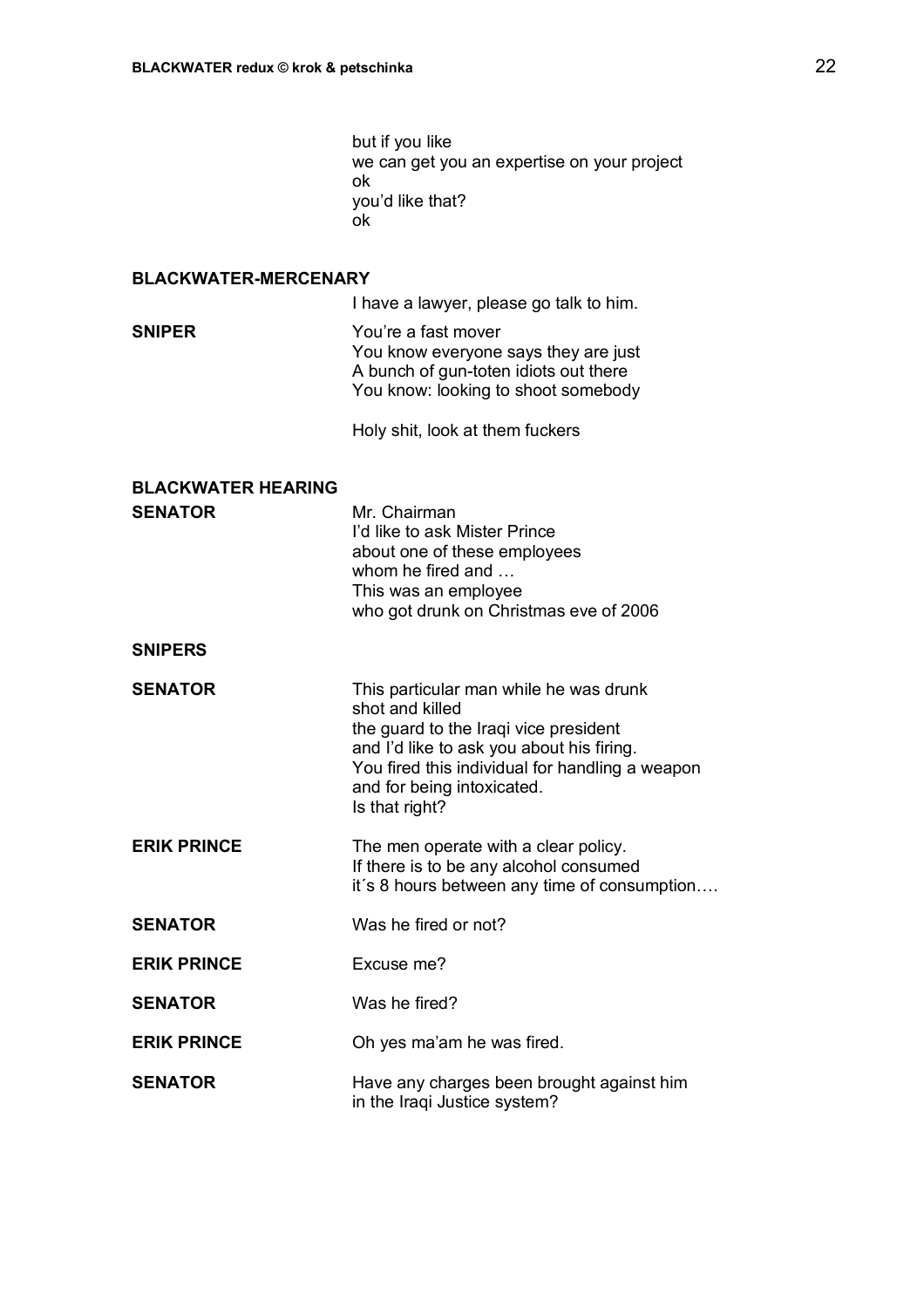| <b>ERIK PRINCE</b> | I don't believe in the Iraqi justice system<br>I do believe or I know we have referred over to the                                                                                                                                            |
|--------------------|-----------------------------------------------------------------------------------------------------------------------------------------------------------------------------------------------------------------------------------------------|
| <b>SNIPER</b>      | Another car coming at ya in the blue Mercedes<br>Yep was hit.                                                                                                                                                                                 |
| <b>SENATOR</b>     | Have any charges been brought against him<br>in the US military justice system?                                                                                                                                                               |
| <b>ERIK PRINCE</b> | I don't know.                                                                                                                                                                                                                                 |
| <b>SNIPER</b>      | …was hit.<br>That's fuckin awesome!<br>Scare the shit outta ya?<br>Yeah! We didn't know<br>we thought somebody was firing RPG or something at us.<br>We were secure up on the wall                                                            |
| <b>SENATOR</b>     | Have any charges been brought against him<br>in the US civilian justice system?                                                                                                                                                               |
| <b>ERIK PRINCE</b> | Well that would be handled<br>by the Justice Department Ma'am,<br>that's for them to answer, not me.                                                                                                                                          |
| <b>SENATOR</b>     | Other than firing him,<br>has there been any sanction against him<br>by any government authority -                                                                                                                                            |
|                    | You mentioned you fined people for bad behavior.<br>Was he fined for killing the Iraqi guard?                                                                                                                                                 |
| <b>ERIK PRINCE</b> | Yes he was                                                                                                                                                                                                                                    |
| <b>SENATOR</b>     | How much was he fined?                                                                                                                                                                                                                        |
| <b>ERIK PRINCE</b> | Multiple thousands of dollars.<br>I don't know the exact number.<br>I'll get you that answer.                                                                                                                                                 |
| <b>SENATOR</b>     | If he lived in America,<br>he would have been arrested<br>and he would be facing criminal charges<br>If he was a member of our military<br>he would be under our Court Marshall<br>But it appears to me<br>that Blackwater has special rules. |
| <b>SNIPER</b>      | Ok, you see the road uh that goes straight out like that,<br>that road right there?<br>Yeah! Follow it straight out                                                                                                                           |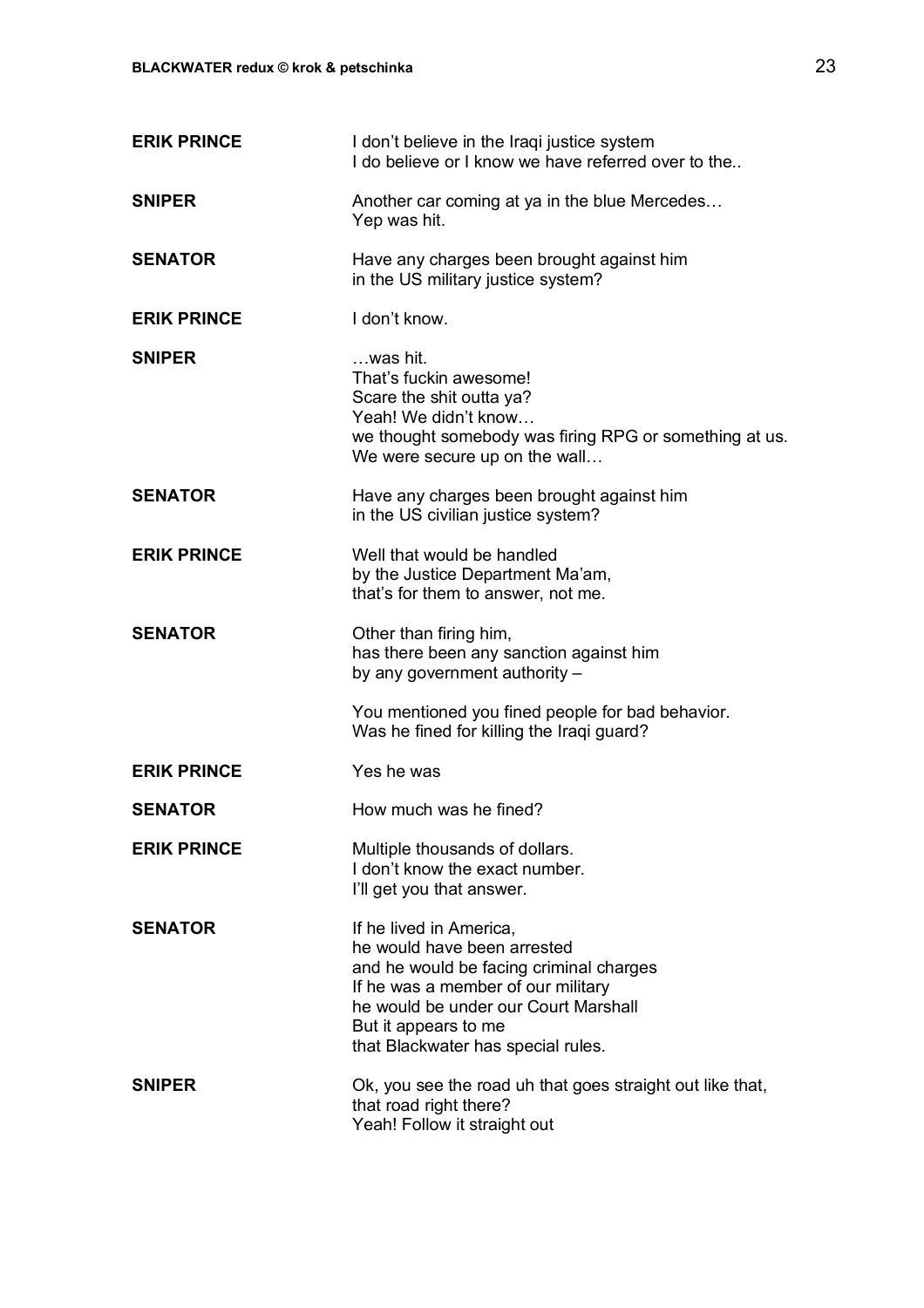| <b>CALLCENTERgirl 21</b> | you have to say YES or NO<br>or however you want to reply to my<br>supposition<br>or are you suddenly ashamed of your request?<br>in that case<br>I have to ask you to call again later<br>when you're sure<br>of what you want to order!                                                                                                                                                                                                                                                                                                                                                                                                                                                                          |
|--------------------------|--------------------------------------------------------------------------------------------------------------------------------------------------------------------------------------------------------------------------------------------------------------------------------------------------------------------------------------------------------------------------------------------------------------------------------------------------------------------------------------------------------------------------------------------------------------------------------------------------------------------------------------------------------------------------------------------------------------------|
|                          | shall I register the details I have so far?<br>ok                                                                                                                                                                                                                                                                                                                                                                                                                                                                                                                                                                                                                                                                  |
|                          | we had:<br>a trip to ruanda.<br>in the capitol kigali.<br>you want to be taken to the genocide museum there.<br>in the room<br>where that sculpture is displayed.<br>the mummified woman.<br>you've read about her<br>and can't believe<br>what's in the report:<br>that one can clearly see on this<br>let's call her a WOMAN<br>machete wounds<br>in the area of the throat.<br>as well as traces of hatchet blows between the legs.<br>and<br>that this woman apparently<br>whether still alive or already dead<br>was impaled<br>through the vagina.<br>that's where we left off                                                                                                                               |
| THE LAWYER               | the contractual partner accepts the risk<br>of being either shot at, maimed or killed<br>either by guns or other war weapons<br>through an airplane or helicopter crash<br>through sniping, land mines<br>artillery fire, bazooka grenades<br>car bombs, earthquakes or other natural catastrophes<br>through poisoning, uprisings, terrorist attacks,<br>in hand-to-hand combat, illness, etc.<br>maimed or killed as a passenger in a helicopter or airplane<br>to lose hearing<br>an eye injury<br>or suffering the loss of eyesight<br>through biological or chemical war products<br>by air attacks<br>or otherwise contaminated internally or externally<br>or wounded or killed<br>by flying schrapnel, etc |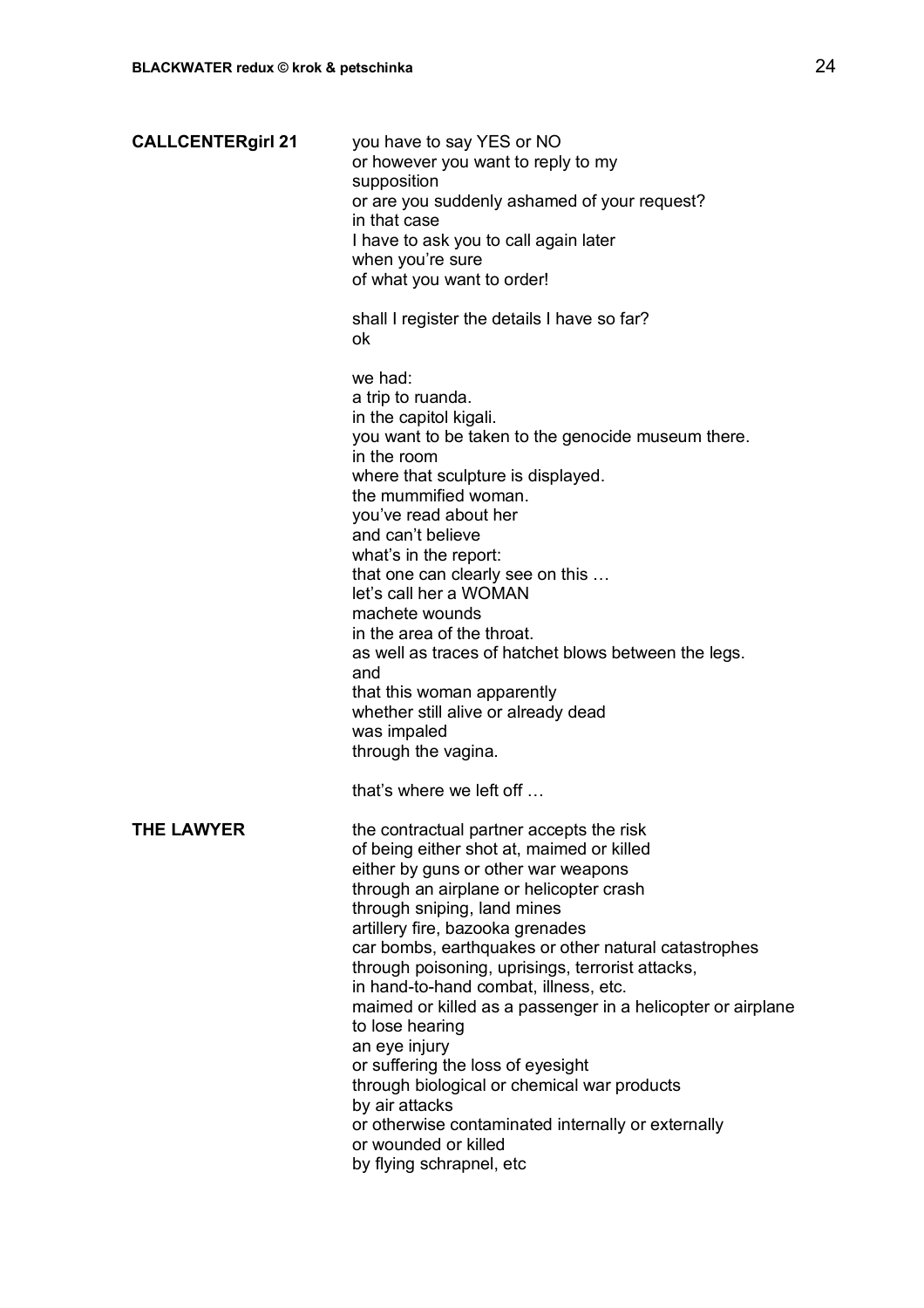**CALLCENTERgirl 22** you want to go to a town. in the north? south. ok. africa? asia? south america? ok. a city of millions. ok. sao paolo? rio? ok. you want to swim in the rich people's beaches? ok. dance? ok. in the famous ipanema beach discos? ok. you want to meet a famous dancer there? ok. talk to her after the show? drink? go to a hotel. ok. an hour? the whole night? ok you also want to go with her to the slums? ok. meet her family. ok. see her little boy, who needs an eye operation? ok. you want to pay for the eye operation? make a contribution? not be bothered with it. ok. you want to fuck. ok. fucking and what else? whipping? execution? ok. shooting from close range? ok. at the girl's house? in a whorehouse? in a shabby backroom? ok.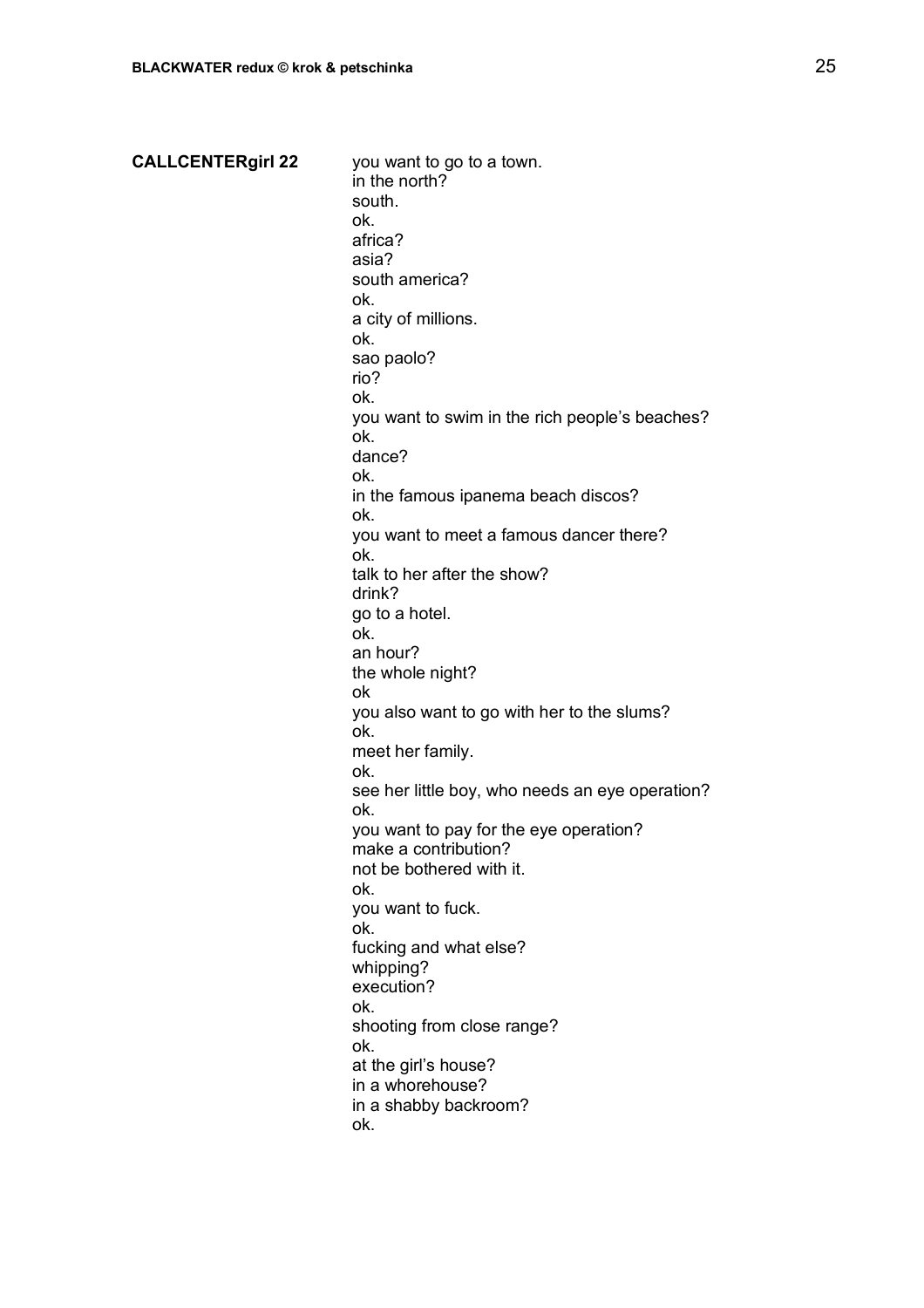with cockroaches? without cockroaches. some customers like that. ok. a shabby whorehouse backroom. ok. and you want to shoot the girl. alone? in the presence of someone else? ok. girls? men? children? a child? ok. before the eyes of her little son? ok. killing with a colt? with an automatic weapon? ok. machine gun? ok. ten shots? more than twenty? many more than twenty? a hundred? ok. you want to unload a hundred shots from a machine pistol into the girl's body. ok. you want to drink her blood? you want to remove organs? no. a lot of customers want that. ok. you want the little boy shot as well? badly wounded? shot in the hand? in the foot? left uninjured ok. he should be turned over afterwards to his grandparents? you have a use for him? as houseboy? as an object of desire? as an organ bank? as a son? ok. you want to adopt him? you don't want to go as far as that. ok.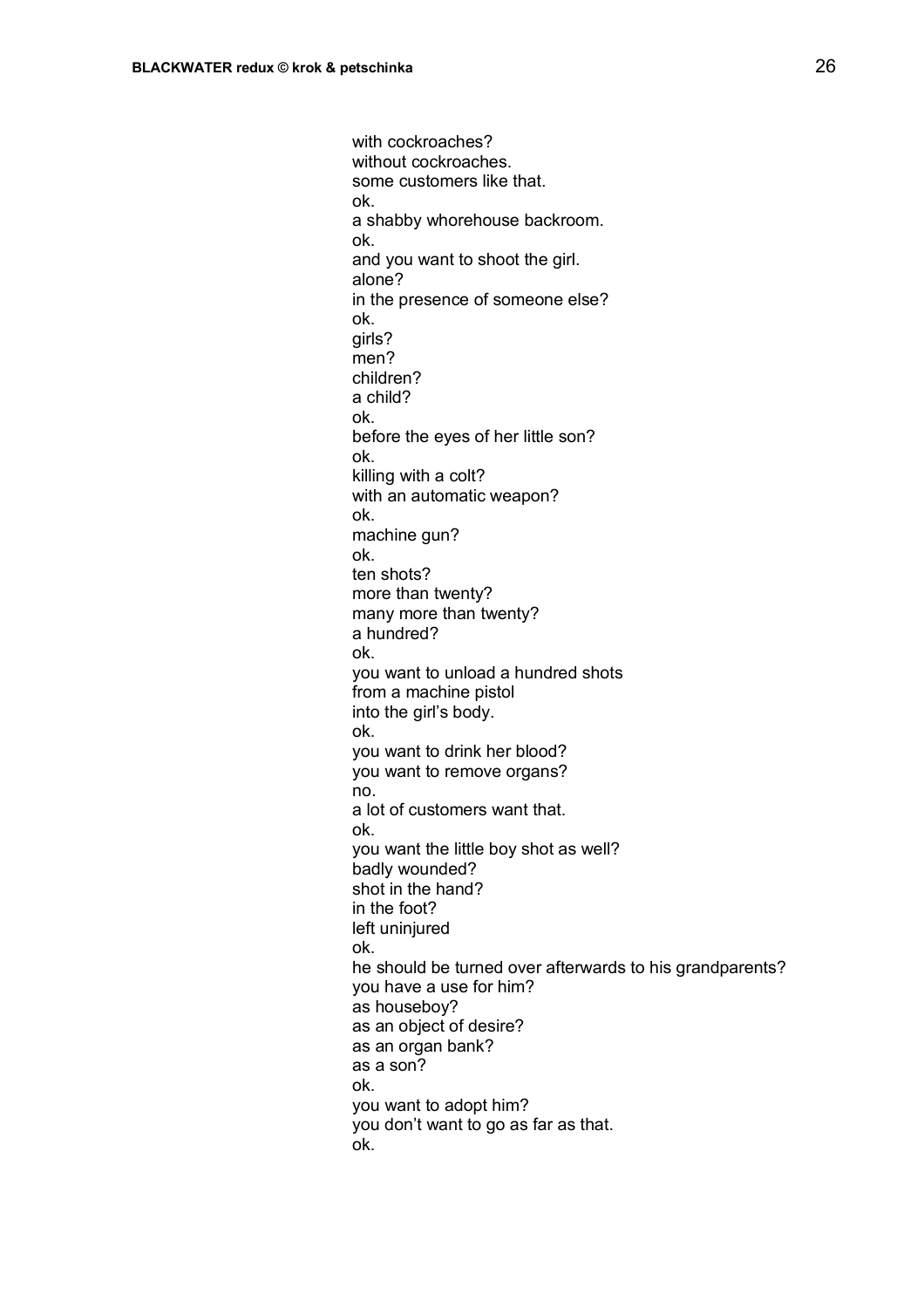|                      | you want to love him?<br>comfort him?<br>ok.<br>how old should he be?<br>three?<br>four?<br>five?<br>ok.<br>he should understand<br>what you did to his mother?<br>ok.<br>how long should the boy stay with you?<br>a week?<br>a month?<br>you'll decide that later.<br>ok                                          |
|----------------------|---------------------------------------------------------------------------------------------------------------------------------------------------------------------------------------------------------------------------------------------------------------------------------------------------------------------|
| <b>SHOTS</b>         |                                                                                                                                                                                                                                                                                                                     |
| <b>NAOMI KLEIN</b>   | What the bush administration<br>has constructed since September 11<br>is a privatized security state on the whole<br>So the idea of homeland security<br>being the primary mandate of the government<br>and simultaneously<br>thats this idea<br>that the government will not perform any of these functions itself |
| <b>SHOTS</b>         |                                                                                                                                                                                                                                                                                                                     |
| <b>MERCENARY</b>     | If I see anyone I shoot him                                                                                                                                                                                                                                                                                         |
| <b>NAOMI KLEIN</b>   | Yeah<br>the core function<br>of the state security evacuation in a disaster<br>and                                                                                                                                                                                                                                  |
| <b>MEN in a TANK</b> | Here we go Baby                                                                                                                                                                                                                                                                                                     |
| <b>MERCENARY</b>     | Go, go, go, go                                                                                                                                                                                                                                                                                                      |
| <b>NAOMI KLEIN</b>   | I think what's frightening about it<br>is the idea<br>that these disasters become laboratories<br>for these totally corporatized states<br>I mean the green zone,<br>I always had the feeling when I was in Iraq<br>around the green Zone<br>that I was seeing the future.                                          |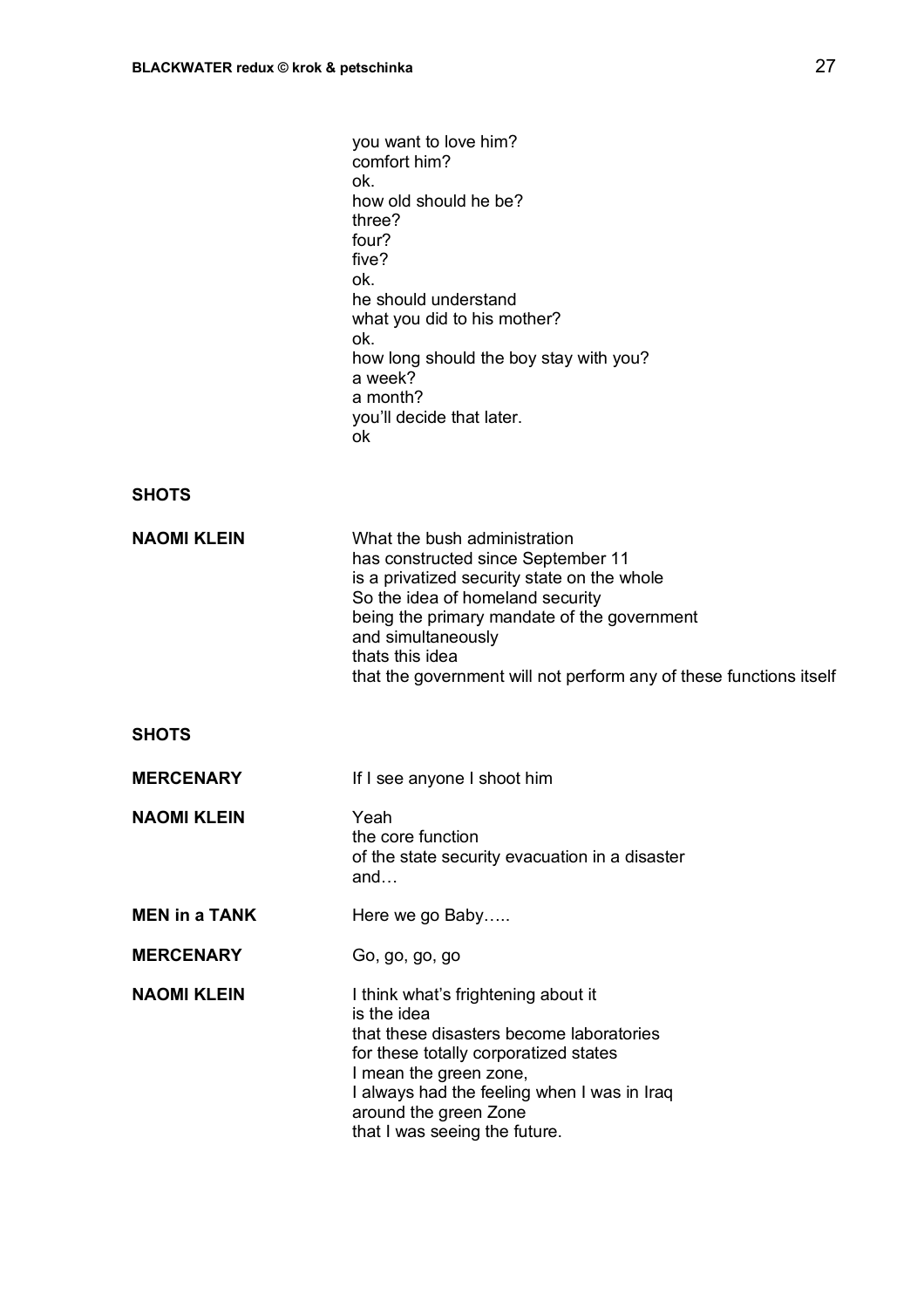|                          | You know if we weren't careful.<br>This bubble,<br>this totally privatized bubble,<br>which is talked about<br>if it is an American control zone<br>it is actually a Halliburton zone.                                                                                                                                                                                                                                                                     |
|--------------------------|------------------------------------------------------------------------------------------------------------------------------------------------------------------------------------------------------------------------------------------------------------------------------------------------------------------------------------------------------------------------------------------------------------------------------------------------------------|
| <b>MEN in a TANK</b>     |                                                                                                                                                                                                                                                                                                                                                                                                                                                            |
| <b>NAOMI KLEIN</b>       | And all of it is run by private contractors.<br>So you have this bubble of fully privatized functionality<br>I mean this is where it seems to be leading<br>with this use<br>this massive transfer of public money<br>to build this shadow state:                                                                                                                                                                                                          |
|                          | That of the Blackwaters,<br>and the Bacchanals<br>and the Halliburtons.<br>So you know the state becomes frail                                                                                                                                                                                                                                                                                                                                             |
| <b>MERCENARY</b>         | We just got shot by an RPG,<br>went right over our fuckin head                                                                                                                                                                                                                                                                                                                                                                                             |
| <b>CALLCENTERgirl 23</b> | you want this operation<br>performed on yourself?<br>on your daughter<br>ok<br>is she older than eight?<br>ten?<br>ok<br>you want it performed in a clinic?<br>at your house?<br>in another city<br>ok<br>in europe?<br>in africa?<br>ok<br>in north africa?<br>in egypt?<br>ok<br>in a five-star hotel<br>with boutiques, discotheques, bars, restaurants?<br>in a suburb of kairo?<br>ok<br>by a doctor?<br>a female doctor?<br>an ordinary woman.<br>ok |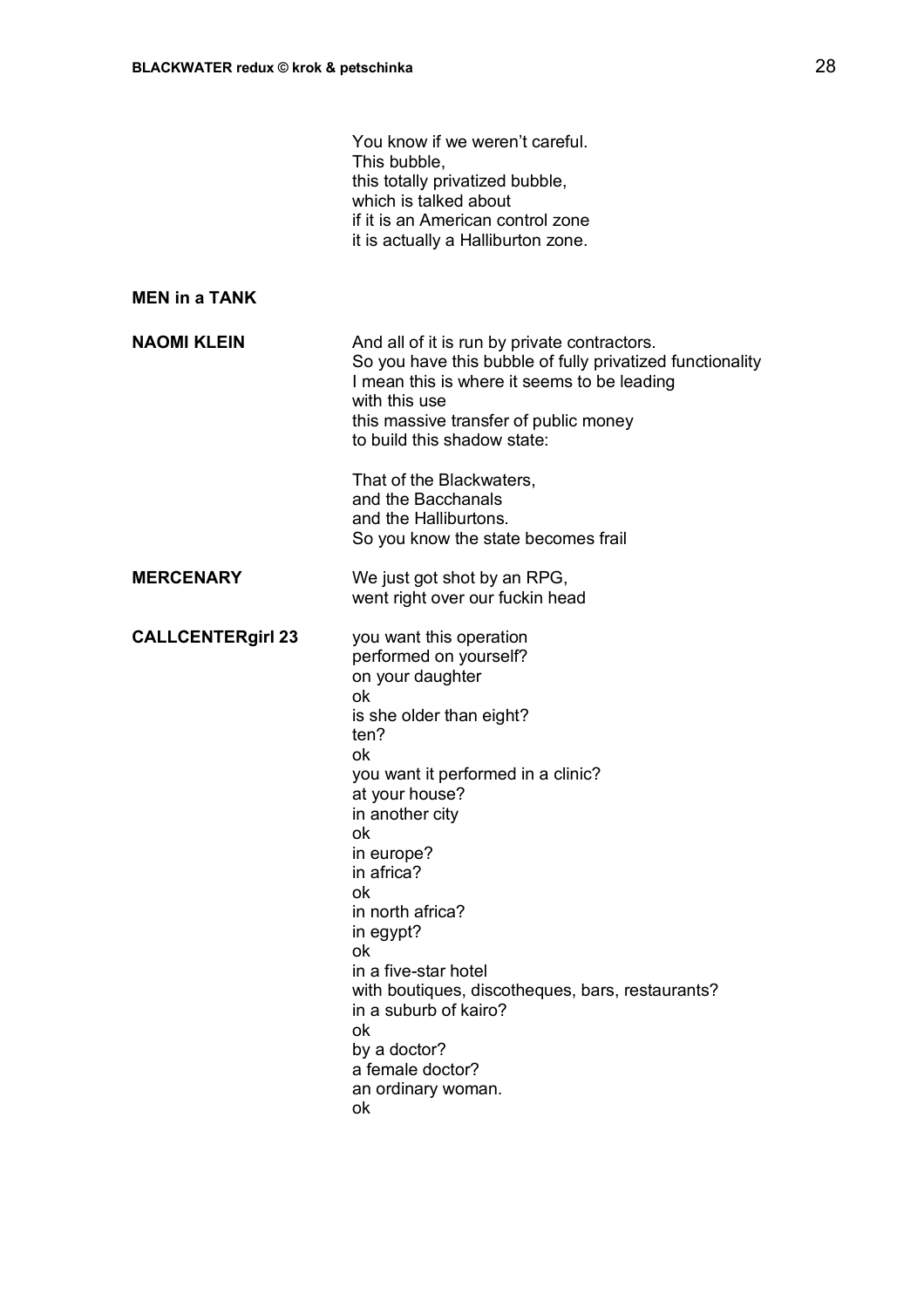you want the agency to take you there with your daughter ok you want to stay there a few days ok you want it to be done as for all egyptian girls ok the woman should come to the house early in the morning ok she should wake your daughter up ok give her a glass of milk ok then she should sit on your lap ok you want to hold your daughter down ok while the woman performs a circumcision with a razor blade ok you want to decide yourself, which part of the female genital organs should be cut off? you want it done just like for Egyptian women ok you are aware that egyptian girls have no anaesthesia during their circumcisions ok **MALE VOICE** Throughout all that vast fear of conflict there was one band of fighting men who were everywhere known.

In their brief but extraordinary existence they won a unique reputation for daring to show an unfailing professionalism in combat.

Yet their courage was beyond dispute so too was the fear and loathing which they elicited even eventually among their own people.

And in the regular soldiers alongside whom they fought. In many of the most signal times of German arms they played a conspicuous role.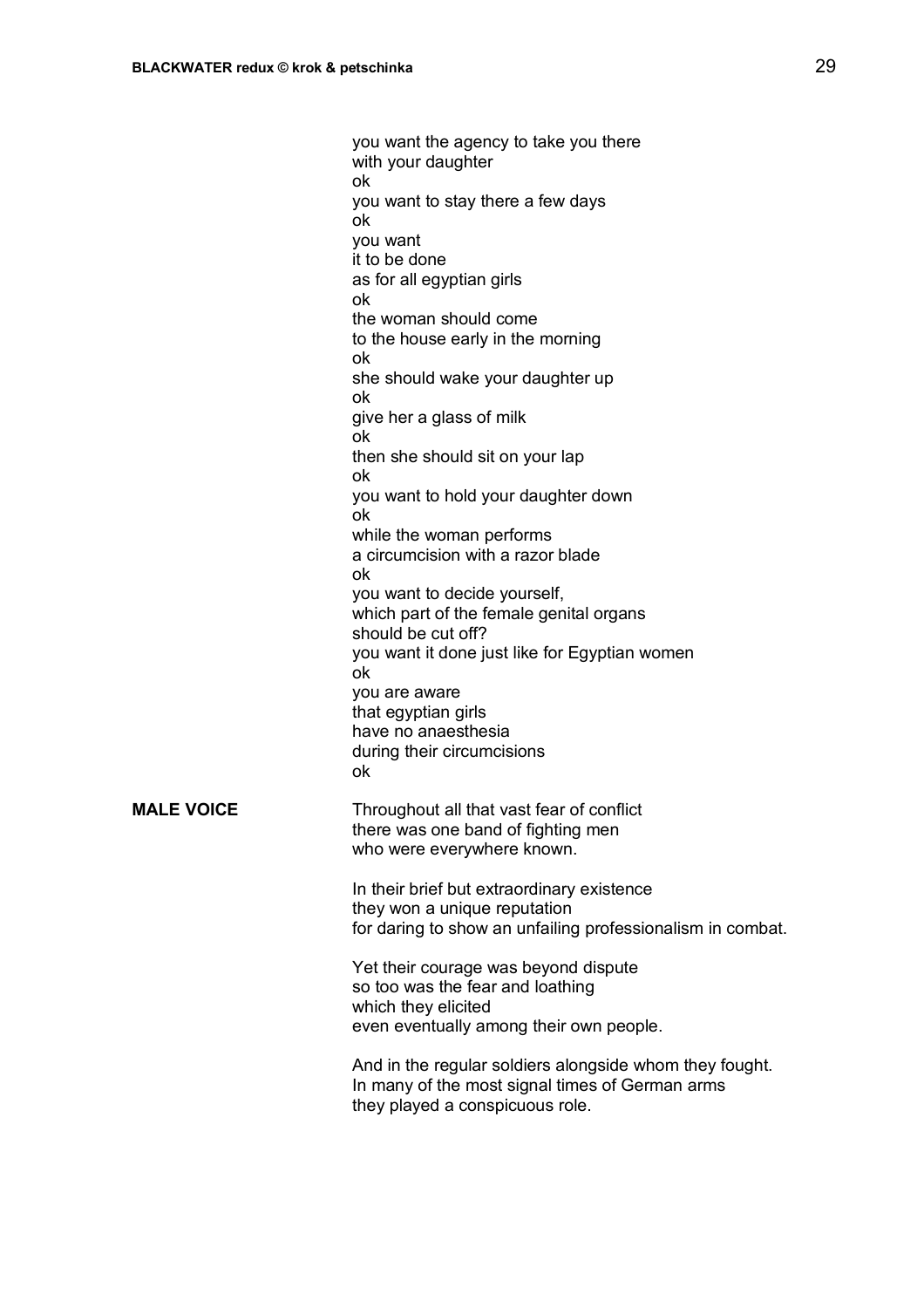|                          | One far disproportioned to their numbers.<br>In a long period of decline and retreat<br>despite repeatedly sustaining appalling casualties<br>their discipline remained unbroken<br>their fighting order unimpaired.                                                                                          |
|--------------------------|---------------------------------------------------------------------------------------------------------------------------------------------------------------------------------------------------------------------------------------------------------------------------------------------------------------|
|                          | Almost to the very end.                                                                                                                                                                                                                                                                                       |
|                          | Subsequently they were burdened<br>with the near exclusive blame<br>for the blackest crimes of the Nazi regime<br>and for all their high undoubted bravery<br>they bear a reputation forever shrouded with infamy.                                                                                            |
|                          | They were the Waffen SS.                                                                                                                                                                                                                                                                                      |
| <b>CALLCENTERgirl 24</b> | ok<br>we had ruanda.<br>kigali.<br>the genocide museum.<br>you wanted<br>the agency to bring you to the sculpture.<br>оk<br>you want<br>to pray there?<br>to spit?<br>to shoot your semen?<br>оk<br>you want to be stimulated?<br>ok<br>by a young man?<br>a girl?<br>you prefer to stimulate yourself?<br>ok |
| <b>SONG</b>              | take off your wishes<br>take off your proud<br>take off your emptiness<br>take off your shroud                                                                                                                                                                                                                |
|                          | I want you naked<br>I want you bad<br>I want your sweetness<br>I want you  dead                                                                                                                                                                                                                               |